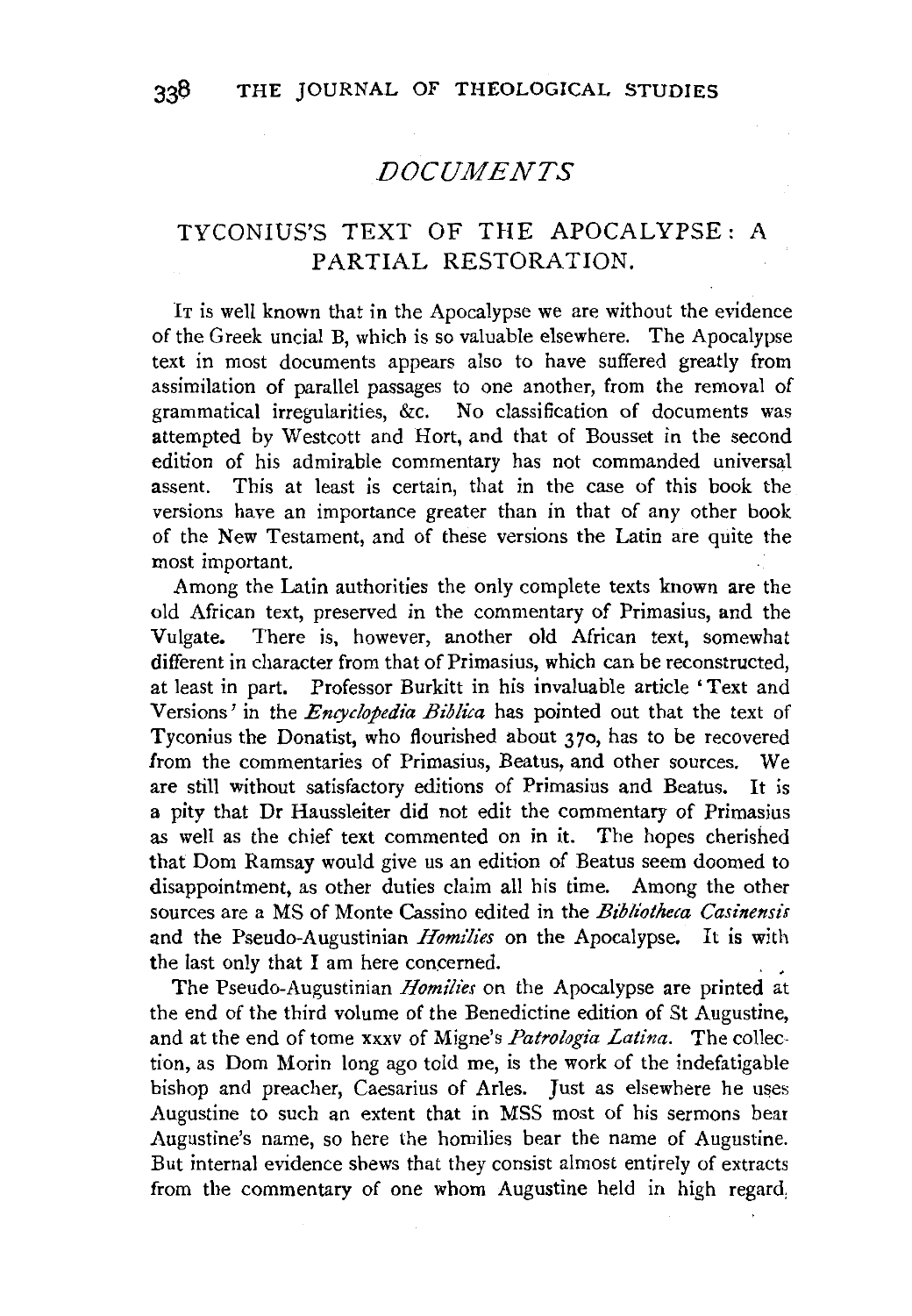### DOCUMENTS 339

Tyconius the Donatist. The printed text is very unsatisfactory, being vitiated as well by ordinary corruption as by numerous interpolations from the commentary of the Italian Benedictine Ambrosius Ansbertus of the eighth century. I have therefore gone to the MSS. Those used by me are three, all of which I have collated completely for the quotations from the Apocalypse, and I have ignored the printed text, as it is nearly always of obvious inferiority. The MSS are :-

British Museum, Egerton 874 (saec. ix), formerly of St Augustine's, Canterbury. A gap which occurs in the text is partially filled up by a hymn to St Augustine of Canterbury, accompanied by musical notation, and a portrait of the saint himself. Whether the hymn and the portrait are known or not, I have no leisure to enquire. In any case, the musical notation is amongst the earliest known.<sup>1</sup>

Bodleian Library, Hatton 30 (saec. x med.), formerly of Glastonbury Abbey, a book made to the order of St Dunstan himself, as an inscription at the end shews.

Cambridge, St John's College, H. 6 (saec. xii-xiii), in an English hand, in which the work is attributed to Gennadius, presbyter of Marseilles, an ascription which is curiously in accord with Caesarius's locality, but is alien to the textual tradition of the family to which the manuscript belongs.

Dom Germain Morin called my attention to the first and second MSS. The third has been the subject of a note by Dr M. R. James.<sup>2</sup> MSS are probably numerous: I have noted a fourth at Munich, Clm. 14469 (saec. ix), and I believe there is another at Leiden.

The three MSS I have collated all belong to one family. In proof of this one need only cite the fact that they all suffer from the same lacuna, *ligauit eum-exercitus qui sunt* (Migne *P.* L. xxxv col. 2445, lines 36 to 58). This lacuna is evidently due, not to the loss of leaves in the archetype, but to their becoming accidentally illegible through the upsetting of an ink-bottle or in some other way.<sup>3</sup> The proof of this is that in the Canterbury and, Glastonbury MSS a space has been left to receive the illegible part, but has remained without it, as no other copy turned up. In the much later MS of St John's College the text runs on continuously, and there is no sign of a gap except the break in the sense. A second proof of common relationship lies in the corruption *inmittunt* for *inuicem mittunt* (Apoc. xi 10) found in all three.

Despite the lacuna the text offered by our MSS is exceedingly good.

<sup>1</sup> Ct. Mr H. M. Bannister's forthcoming palmary work Paleografia Musicale *Vatt'cana,* which I have been privileged, by the author's kindness, to see in proof. '

<sup>2</sup> *Classical Review* vol. iii p. 222.

<sup>3</sup> Compare the notorious case of the Bodleian Epictetus (J. L. G. Mowat in the *journal* of *Philology* vol. vii (1877) pp. 6o-63).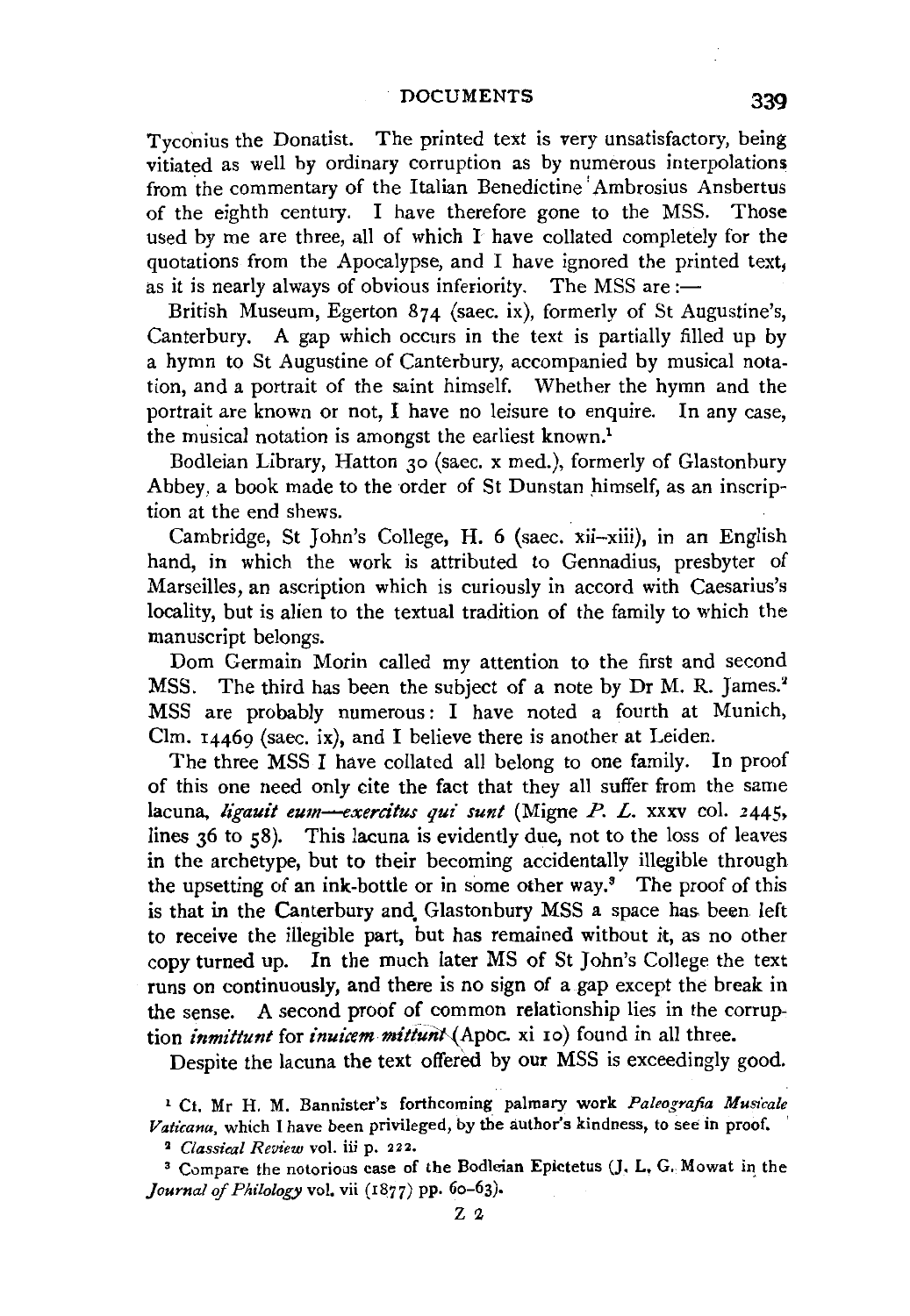It is not at all improbable that the archetype of these MSS was almost coeval with Caesarius himself. A perfect text of all the homilies will doubtless be provided by Dom Morin in his Vienna edition of Caesarius, and as complete a restoration of Tyconius's text as can be got from all sources combined may be expected from Dr Prinz's Vienna edition of Tyconius. I am not of .course in the least attempting to forestall the work of either of these scholars. I am concerned merely with one *testis* to the Apocalypse text of Tyconius. It seems worth while to print this now, with certain accessory data. I have to thank the Trustees of the Revision Surplus Fund at Oxford for a grant towards my expenses in visiting London and Cambridge.

The proper way to study Old-Latin texts is in relation to the Vulgate. Their interest lies in their divergence from the Vulgate. Our first step, then, clearly is to fix the text of the Vulgate. As this has not yet been done with absolute certainty, I have adopted the obviously convenient plan of noting the divergences from Mr H. J. White's *editio minor* (Clarendon Press and British and Foreign Bible Society, I9I2). Differences consisting merely in changes of order are represented by italics: more serious differences are thrown into relief by the use of clarendon type and the double caret. A study of these, on the basis of Dr Sanday's study of *k* in *Old-Latin Biblical Texts II* and of Prof. Burkitt's edition of the *Rules of Tyconius,* makes it perfectly clear that it is an African text we are dealing with. The relation between this text and that of Primasius it would be premature to discuss. All such questions are better reserved till the publication of Dr Prinz's edition.

The Africanism comes out in such instances as *magistratus* (vi IS) and *laedo* (vii 2, 3, xi 5, xviii 4)<sup>1</sup>; *claritas* (v 13, xi 13, xviii 1, xix 1), *thronus* (ii 13, iv 2, 4, 6 *bis*, 10, &c.),<sup>2</sup> *pressura* (ii 10), *expello* (xii 9), *excludo* (xii 10), *quoniam* (xii 10, 12, &c.), *torcular* (xiv 19, 20 bis),  $\vec{c}$ *clarifico* (xviii 7), *sermo* (xix 13, xxi 5, xxii 18, 19), *indignatio* (=  $\theta v \mu_0$ s) (xix IS), *compositus* (xxi 2). A precious example is *indeliciare* found with *se* in xviii 7, elsewhere only in Cyprian's citation of I Tim. v II as a deponent  $( = \kappa a \tau a \sigma \tau \rho \eta \nu a \zeta \epsilon \nu)$ , and absent from all the Latin dictionaries. On the other hand *infernus* (vi 8, xx 13, 14) 'is confined to European texts '.3 There can be no doubt that we have below in a state of great purity portions of a later African text of the Apocalypse, comparable to those which Tyconius used for other parts of the Bible. That it is Tyconian is confirmed by an inspection of the passages which Primasius cites from Tyconius's version (cf. Haussleiter *Die lateinische Ajokalypse*  der alten afrikanischen Kirche p. xiii). The texts used by Tyconius are

1 Burkitt *Rules <OJ Tyconius* p. lxxxix. 2 *sedes* much rarer (iv 4, 5). 1 Burkitt *op. cit.* p. lxxxiv,

p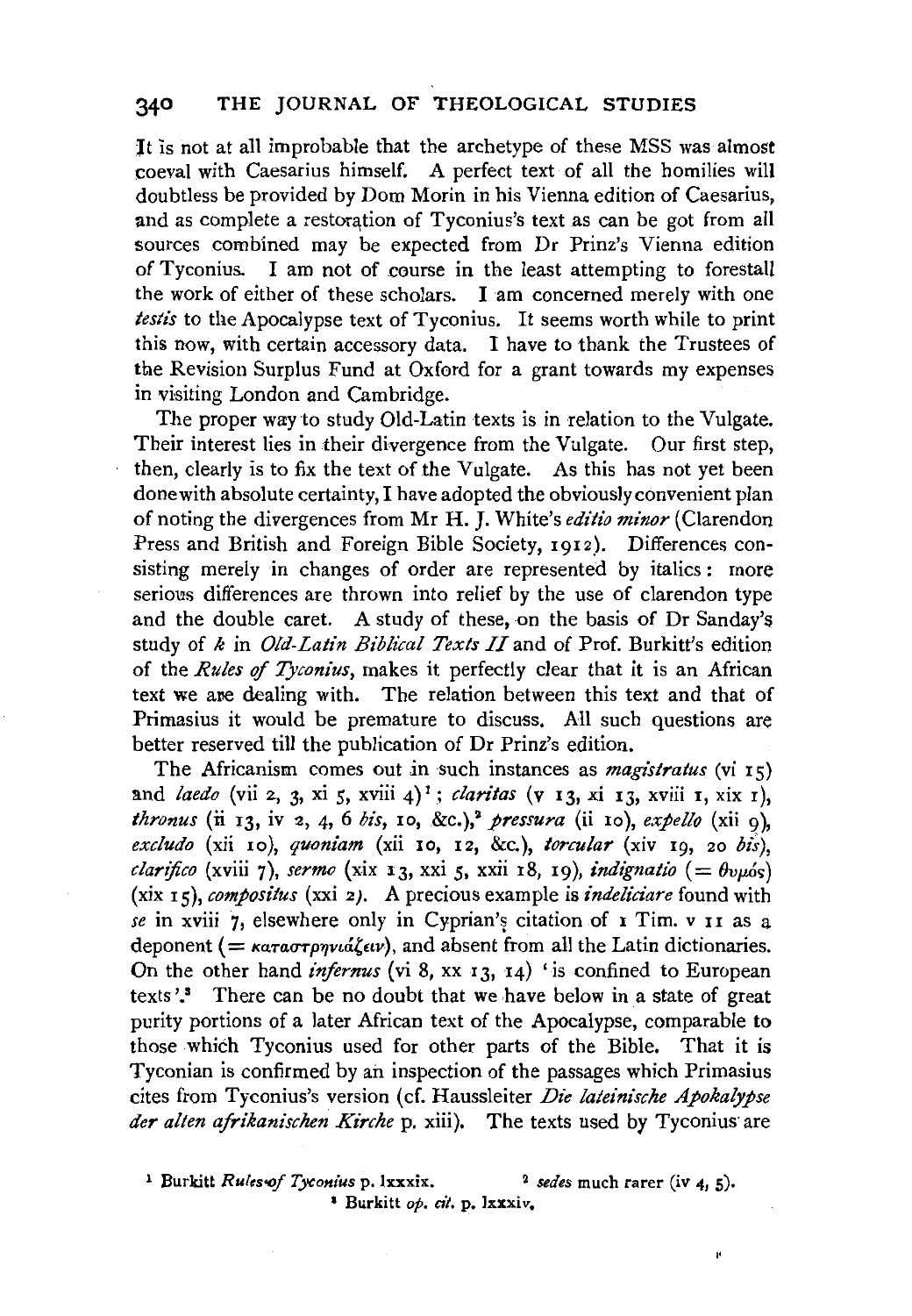#### DOCUMENTS

*late* African, and are therefore to be classed with *e* of the Gospels, and the texts used by the Latin Irenaeus and by Augustine.

Some of the clauses are presented in duplicate or even in triplicate. This means that they are two or three times quoted in the *Homilies*, as the case may be, and I do not wish to prejudge which is the real Tyconian text. It may be also that I have included some clauses which are really only paraphrases of the text. Occasionally perhaps it is the Vulgate, as known to Caesarius, that we have. It is better, however, to include everything at this stage, and leave to. others the duty of sifting.

### $[TEXT]$

(i 1) Apocalipsis Iesu Christi, quam dedit illi deus palam facere seruis suis

Quae oportet fieri cito significans

Seruo suo lohanni

(4) Scribens haec septem ecclesiis quae sunt in Asia Gratia uobis et pax multiplicetur a deo patre  $(5)$  et a filio hominis

Testis fidelis

(8) Et ego sum A et  $\Omega$ 

- (13) In medio  $\otimes$  candelabrorum similis filio hominis  $\triangle$  Cinctum inter mamillas zona $\triangle$  aurea $\triangle$
- (14) Caput eius et capilli  $\triangle$  sicut lana alba aut  $\triangle$  nix Oculi ipsius uelut flamma ignis
- $(I_5)$  Et pedes eius similes aurichalco Libani ignitos uelut in fornace ignis

*Vox* eius tainquam uocem aquarum multarum

- (16) Habebat in dextera sua stellas septem Gladium uero bis acutum de ore ipsius pendentem Facies eius sicut sol lucet in uirtute sua
- $(18)$  Habeo claues mortis et inferni
- $(iii)$  Haec dicit qui tenet septem stellas in manu sua Qui ambulat in medio  $\alpha$  candelabrorum aureorum
	- (5) Mouebo candelabrum ~ de loco suo si non *egerit paenitentiam*
	- (7) Uincenti dabo  $\wedge$  manducare de ligno uitae Quod est in paradiso dei mei
- (9) Scio opera tua et tribulationem  $\alpha$  et paupertatem  $\alpha$  sed diues es
- (1o) Habebitis pressuram *decem dies*
- (13) Scio ubi habitas ubi thronus est satanae
- (16) Et pugnabo cum eis  $\alpha$  gladio oris mei
- $(17)$  Uincenti dabo  $\alpha$  manducare de manna abscondito Et dabo ei calculum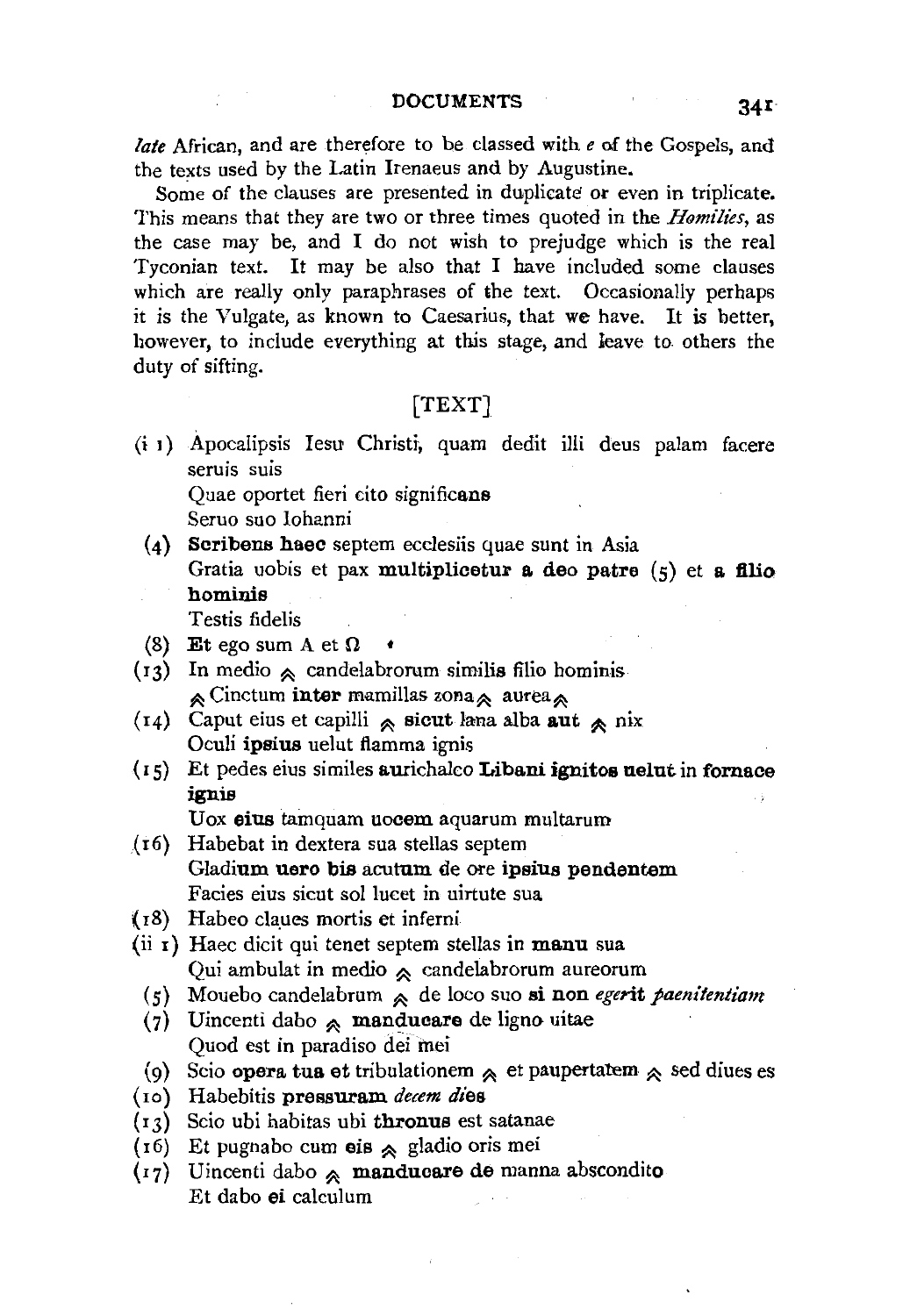- (ii  $17$ ) Et super calculum nomen nouum scriptum Quod nemo scit nisi qui accipit
- (2o) Habeo aduersum te quia permisisti mulieri Iezabel Quae *dicit se* propheten
- (24) Nee cognouistis altitudinem satanae Non mitto super uos aliud pondus
- (25) Uerum  $\alpha$  quod habetis tenete donec ueniam (26)  $\alpha$  qui uincit et qui seruat *opera mea usque in finem* dabo ei  $\alpha$  gentes (27) et pascet eas in uirga ferrea et ut uas figuli comminuentur (28) sicut et ego accepi a patre meo Stellam matutinam
- (iii x) Noui opera tua quia nomen habes quod uiuas et mortuus es
- $(2)$  Esto uigilans et confirma  $\alpha$  quae moritura erant (7) haec dicit sanctus et uerus qui habet clauem Dauid Qui aperit et nemo claudit claudit et nemo aperit
- (8) Ecce dedi ante te ostium apertum Quia modicam habes uirtutem
- (12) Et scribam super illud nomen dei mei Et nomen ciuitatis dei mei nouae Hierusalem quae descendit de caelo
- (x6) Neque frigidus neque feruens *es*
- $(18)$  (Consule tibi : *em*e a me aurum conflatum<br>Consilium autem do  $\sim$  ut *emas tibi* aurum Et collyrio inunge oculos tuos
- $(iv, r)$  Ecce ostium apertum est in caelo Ascende hue et ostendam tibi
	- (2) Et ecce tbronus positus erat in caelo
	- (3) Et qui sedebat similis erat aspectui lapidis iaspidis et sardi
	- (4) In circuitu throni uidi aedes uiginti quattuor [*omission by homoeoteleuton*] seniores sedentes
	- (5) Et de sede procedunt fulgura et uoces
	- (6) In conspectu throni  $\alpha$  mare uitreum Et in medio throni  $\alpha$  quattuor animalia Plena oculis in priora et retro
	- (8) Et  $\alpha$  singula eorum habebant alas senas per circuitum Et requiem non habebant
- (to) Mittentes coronas suas ante thronum
- (II) Quia tu creasti omnia et ex uoluntate tua erant et creata sunt
- $(v, r)$  Et uidi supra dexteram sedentis in throno librum scriptum intus et foris
	- Signatum sigillis septem
	- (2) Et uidi angelum fortem clamantem uoce magna: Quis *dignus est* aperire librum et soluere signacula eius}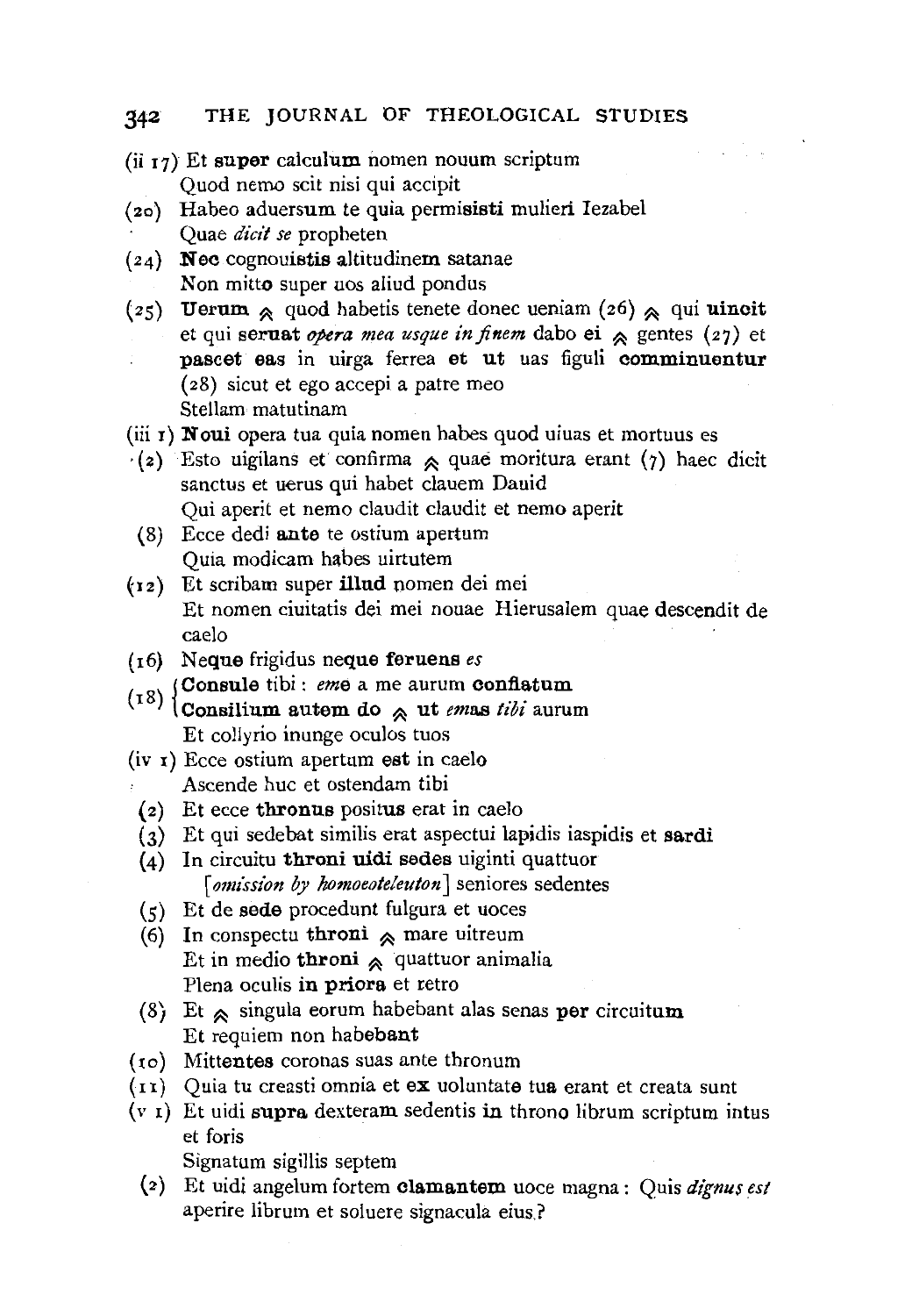$(v, 3)$  Et nemo poterat neque in caelo neque in terra neque sub terra.

Aperire librum neque uidere ilium

- (4) Et ego flebam multum quia nemo dignus *est inuentus* aperire librum et uidere eum
- $(5)$  Et ecce unus ex senioribus Leo de tribu Iuda
- (6) Et uidi et ecce  $\infty$  throni et quattuor animalia et in medio seniorum agnum stantem quasi occisum Habentem cornua septem et oculos septem qui sunt septem spiritus dei missi in omnem terram
- ( 7) Et uenit et accepit de dextera sedentis super thronum librum
- (8) Habentes singuli citharas Et fialas aureas
- (9) Et cantabant quasi canticum nouum
- (u) Et uidi et audiui uocem angelorum multorum
- ( 12) Dignus est agnus qui occisus est accipere diuitias *et* potestatem et sapientiam  $\infty$
- ( 13) Omnes audiui dicentes sedenti in throno Et agno

Benedictio et honor et claritas  $\alpha$  in saecula  $\alpha$ 

- (vi 2) Ecce equus albus et qui sedebat super eum habens arcum et data est ei corona et exiit uincens
	- (3) Et cum aperuisset sigillum secundum audiui secundum animal dicens: Ueni et uide (4) et exiuit  $\alpha$  equus rufus et  $\alpha$  sedenti super eum datum est  $\alpha$  tollere pacem de terra et ut inuicem  $\alpha$ occiderent et datus est ei gladius magnus
	- $(5)$  Libram *habebat* in manu  $\infty$
	- (6) Uinum et oleum ne laeseris
	- (8) Equus pallidus et qui sedebat super eum nomen ei erat mors et infernus sequebatur eum et data est ei potestas super quartam partem terrae interficere gladio fame et morte et bestiis terrae
- (9) Et cum aperuisset *slg£llum quintum* uidi sub ara dei animas interfectorum
- ( $12)$  Et  $\alpha$  cum aperuisset *sextum sigillum*  $\alpha$  terrae motus factus est magnus

Et sol factus est niger sicut saccus cilicinus et luna tota facta est sicut sanguis (13) et stellae  $\infty$  ceciderunt in terram

Sicut ficus agitata mittit grossos suos cum a uento  $\alpha$  fuerit  $(13)$  agitata

- *Sicut ficus uento magno agitata mittit grossos suos*
- ( 14) Et caelum recessit ut liber inuolutus Et omnis mons et insulae de locis suis motae sunt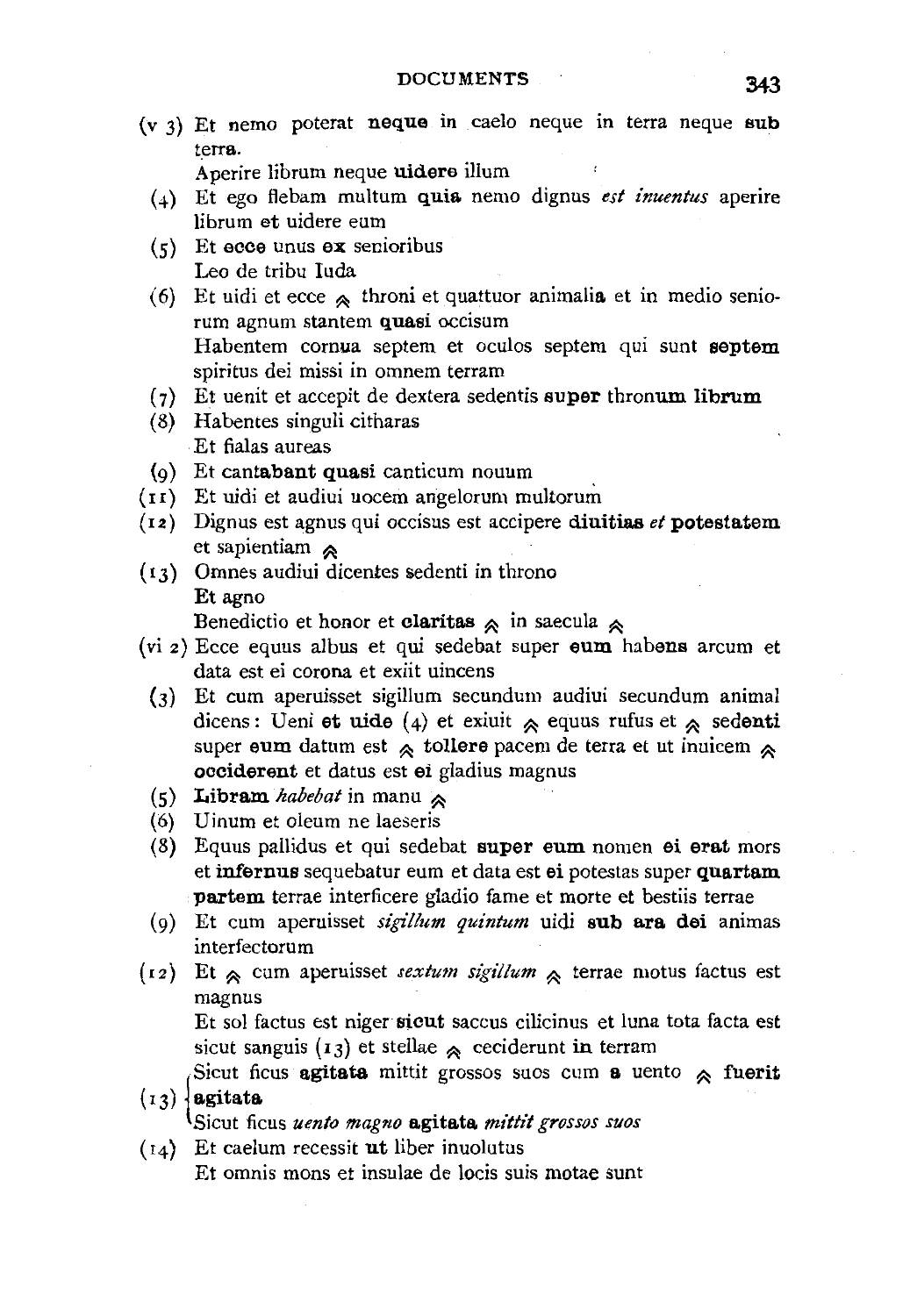(Reges terrae  $\triangle$  fugerunt et absconderunt se in speluncis terrae)

(vi  $15$ ) Et reges terrae et magistratus

{ Abscondent se in speluncis et petris montium

 $(16)$  Et dicunt  $\alpha$  cadite Et abscondite nos

(vii 2) Et uidi alium angelum ascendentem ab ortu solis

Et clamauit uoce magna quattuor angelis quibus data est potestas laedere terram et mare  $\alpha$  : (3) Ne laeseritis terram neque mare

**Donee** signemus seruos dei  $\phi$  in frontibus eorum

- (4) Et audiui numerum signatorum centum quadraginta quattuor milia signati ex omni tribu filiorum Israhel
- (9) Postea uidi et ecce populus multus quem numerare nemo poterat ex omnibus gentibus et tribubus et populis et linguis Amicti stolis albis
- (I 1) Et omnes angeli stabant in circuitu throni
- (13) Et respondit mihi unus de senioribus dicens  $\alpha$  : Isti qui amicti sunt stolis albis qui sunt Isti et unde uenerunt?
- (14) Hi sunt qui uenerunt ex *magna tribulatione* et lauerunt stolas suas  $\otimes$  in sanguine agni
- $(r<sub>5</sub>)$  Et qui sedet in throno habitat super eos
- (16) Neque cadit super eos sol neque  $\otimes$  aestus
- $(17)$  Et deducet eos ad uitae fontes aquarum
- (viii  $r$ )  $\land$  Cum aperuisset sigillum septimum factum est silentium in caelo

Quasi media hora

- (2) Et uidi septem angelos qui stant in conspectu dei Qui acceperunt septem tubas
- (3) Et alius angelus uenit et stetit ante altare Habens turibulum aureum
- (5) Et accepit angelus turibulum et impleuit illud ex igni altaris Et factae *sunt uoces et tonitrua* et fulgura et terrae motus
- (6) Et septem angeli qui habebant septem tubas praeparauerunt se ut  $\&$  canerent
- (7) Et primus angelus tuba cecinit et facta est grando  $\alpha$  ignis mixtus in sanguine Et missa est in terram et tertia pars terrae conbusta est et tertia

pars arborum  $\&$  et omne foenum uiride conbustum est

- (8) Et secundus angelus tuba cecinit et uelut mons magnus *ardens igni* missus est in mare et facta est tertia pars maris sanguis
- (g) Habentium animas Et tertiam partem nauium corruperunt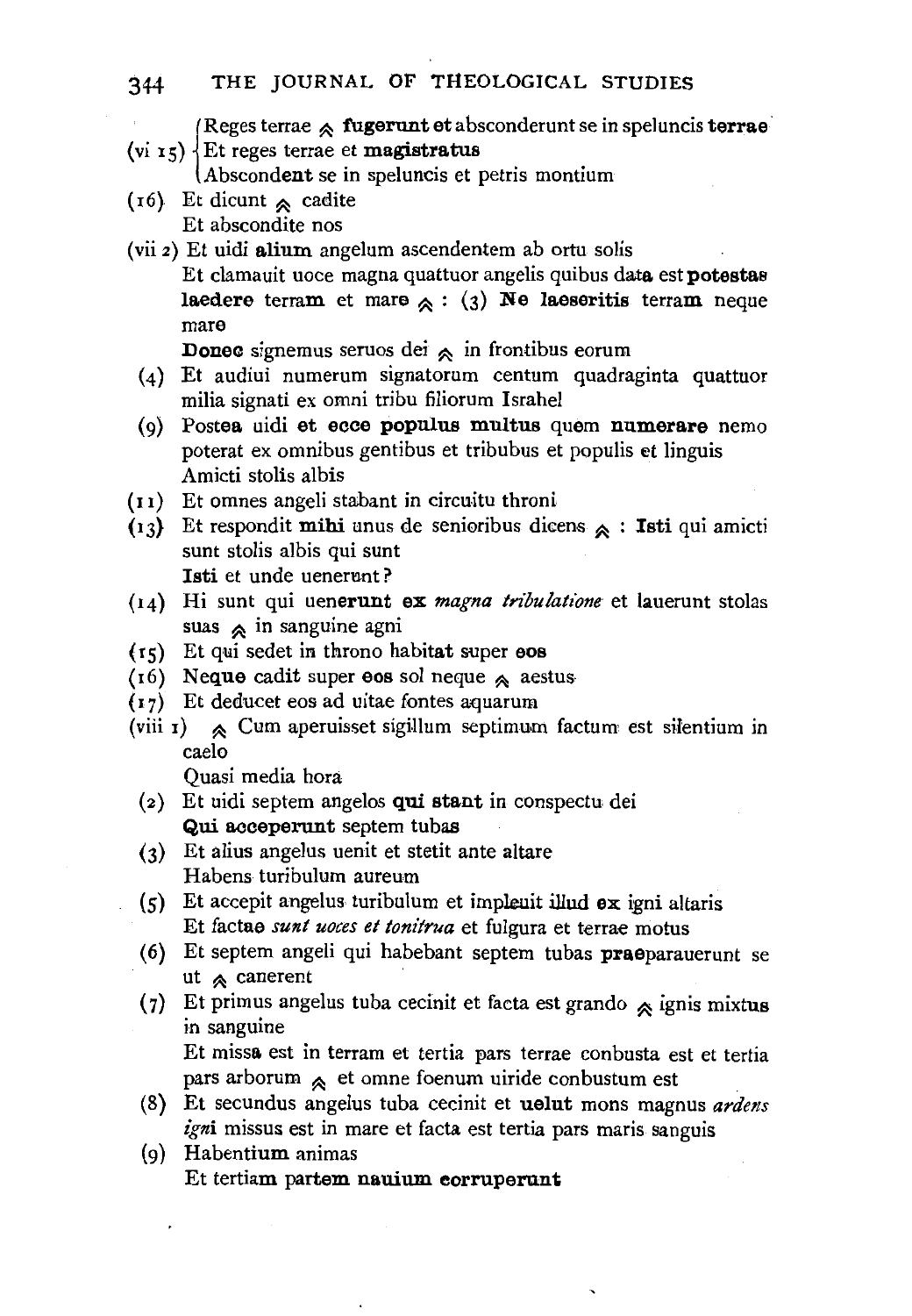- (viii 10) Et tertius angelus tuba cecinit et cecidit de caelo stella magna ardens uelut facula
- $(i)$  Et nomen huius stellae dicitur absintium Et multi hominum mortui sunt ab aquis quoniam amaricauerunt aquae
- $(12)$  Et quartus angelus tuba cecinit et percussa est tertia pars solis et tertia pars lunae et tertia pars stellarum
- $(13)$  Et uidi et audiui uocem unius aquilae uolantis in medio caeli et dicentem  $\alpha$  uae uae habitantibus  $\alpha$  terram
	-
- $(ix_1)$  {Et data est [ $ei$ ] clauis [putei] abyssi $(x_1, x_2)$  {Et accepit clauem putei abyssi
- (z) Et aperuit puteum abyssi Et ascendit fumus de puteo *Et obscuratus est sol et aer de fumo patei Sicut fornacis magnae* (3) ex fumo putei exierunt lucustae in terram et data est eis potestas sicut habent potestatem scorpii

terrae

(4) Et praeceptum est illis ne laederent foenum terrae neque  $\otimes$ omnem arborem nisi  $\infty$  homines  $\infty$  (5) et datum est eis ne occiderent eos

Sed ut cruciarent  $\alpha$  et cruciatus eorum sieut cruciatus scorpii cum percutit hominem

- (6) Et  $\infty$  quaerent homines mortem
- (7) Et super capita earum tamquam coronae similes auro
- (8) Et habebant capillos sicut capillos mulierum
- (Io) Et habebant caudas similes scorpiis et aculei in caudis earum
- (**Habentes** super se regem [angelum] abyssi

# $(i)$   $\frac{1}{\text{Habentem}}$

Cui nomen hebraice Abaddon graece autem Apolion  $\otimes$  latine  $\otimes$ **Perdens** (12) uae unum abiit et ecce uenient  $\phi$  duo uae (13) *et* post haec sextus angelus tuba cecinit

Et audiui  $\&$  unum ex quattuor cornibus altaris aurei quod est in conspectu dei  $(14)$  dicentem sexto angelo qui habebat tubam solue quattuor angelos qui alligati sunt in flumine [magno] Eufraten

 $(15)$  Et soluti sunt quattuor angeli

 $\land$  Parati  $\land$  in horam et diem et mensem et annum ut occiderent tertiam partem hominum

- (16) Et numerus  $\alpha$  exercituum bestiae myriadis myriadum audiui numerum eorum
- $(17)$  Et  $\&$  uidi equos in uisione et qui sedebant super eos habebant luricas igneas et hyacinthinas et sulfureas Et capita equorum erant sicut  $\&$  leonum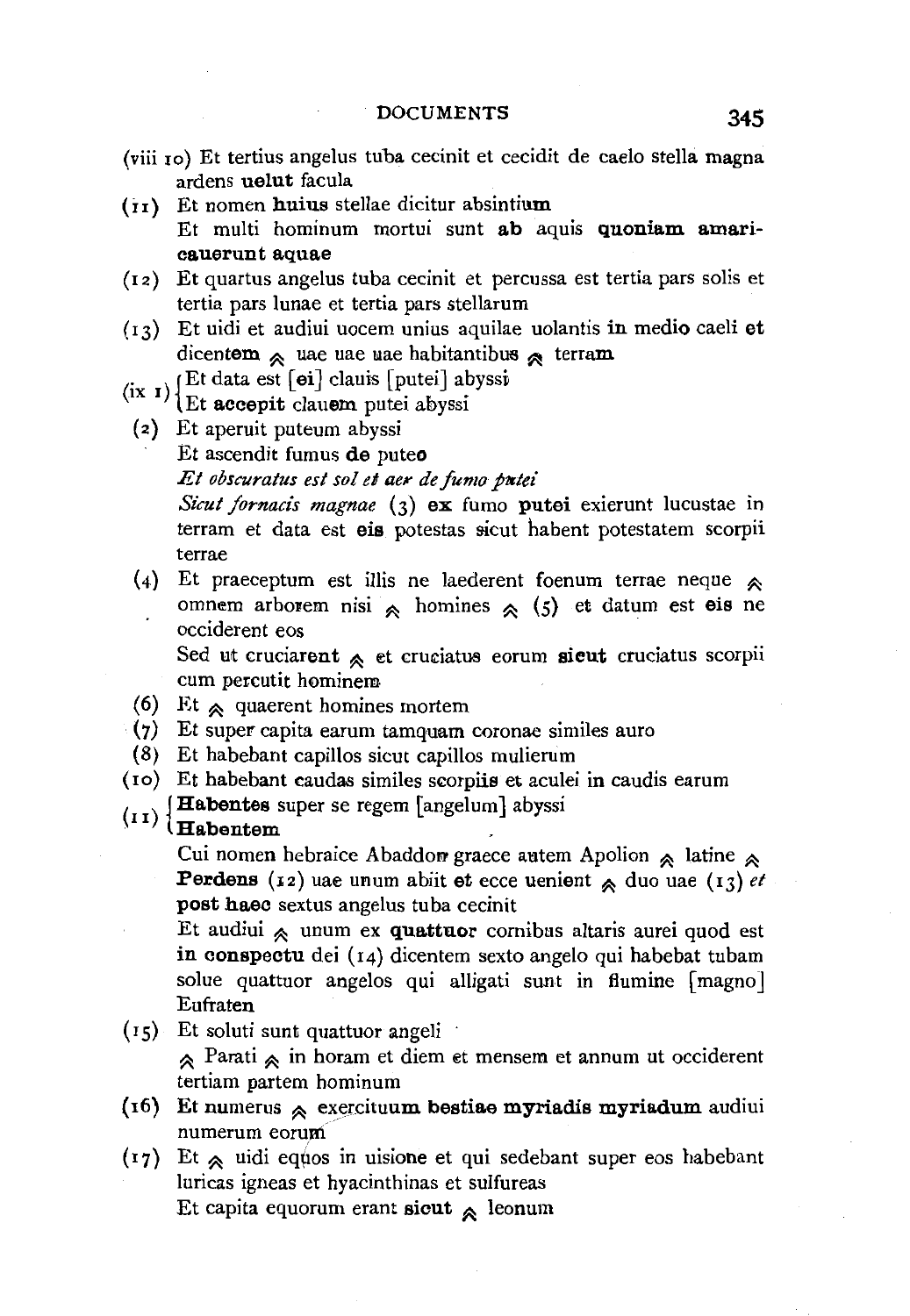### Et ex ore eorum exiit fumus et ignis et sulfur

(ix I9) *Caudae* enim eorum similes serpentibus

(x I) Et uidi alium angelum fortem descendentem de caelo amictum nube et iris {in caput eius et facies eius erat ut sol

#### $\binom{1}{3}$

Et pedes eius sicut columna ignis

- (z) Et posuit pedem suum dextrum super mare sinistrum autem super terram
- (3) Et clamauit uoce magna et quemadmodum  $\otimes$  leo rugit Et cum clamasset locuta sunt septem tonitrua uoces suas
- (4) Et audiui uocem de caelo dicentem signa quae locuta sunt [ septem tonitrua] noli ea scribere
- (6) Et iurauit angelus ille  $\alpha$  quoniam tempus iam non erit (7) sed in diebus  $\alpha$  septimi angeli cum coeperit tuba canere
- (9) Et abii ad angelum  $\sim$  ut daret mihi librum Et tunc dixit mihi accipe  $\alpha$  et comede illum Et faciat amaricare uentrem tuum sed in ore tuo erit dulce ut mel
- (xi I) Et data est  $\otimes$  mihi **Aaron** *uirgae similis* dicens surge  $\otimes$  metire templum [dei] et altare et adorantes in eo
	- (2) Atrium  $\approx$  quod est foris templum eice foras et ne metiaris eum Quoniam datum est gentibus et ciuitatem sanctam calcabunt mensibus XLII
	- (3) Et dabo [duobus] testibus meis et prophetabunt diebus  $\text{ICCXL}$ *saccis ·amicti*
	- (4) Hi sunt duae oliuae ct duo candelabra in conspectu domini terrae stantes
	- $(5)$  Et si qui eos uult laedere siue occidere ignis exit ex ore eorum et deuorat inimicos eorum
	- $(6)$  Hi habent potestatem claudere caelum ne pluat in diebus prophetiae ipsorum
	- ( 7) Et cum finierit testimonium suum bestia quae descendit de abysso faciet cum eis bellum Et uicit eos et occidit eos
	- (8) Et corpus eorum proicitur in plateis ciuitatis magnae
	- (9) Et uident de populis et tribubus et linguis  $\otimes$  corpus eorum  $\otimes$ *dies Ires* et dimidium Et corpora eorum non sinunt poni in monumento
- (Io) Et habitantes terram gaudent super eos et epulantur et

munera *inuicem mittunt*  Quoniam hi duo prophetae cruciauerunt eos per plagas

(I I) Et post *Ires dies* et dimidium spiritus uitae a deo intrauit in illos Et steterunt super pedes suos et timor magnus cecidit super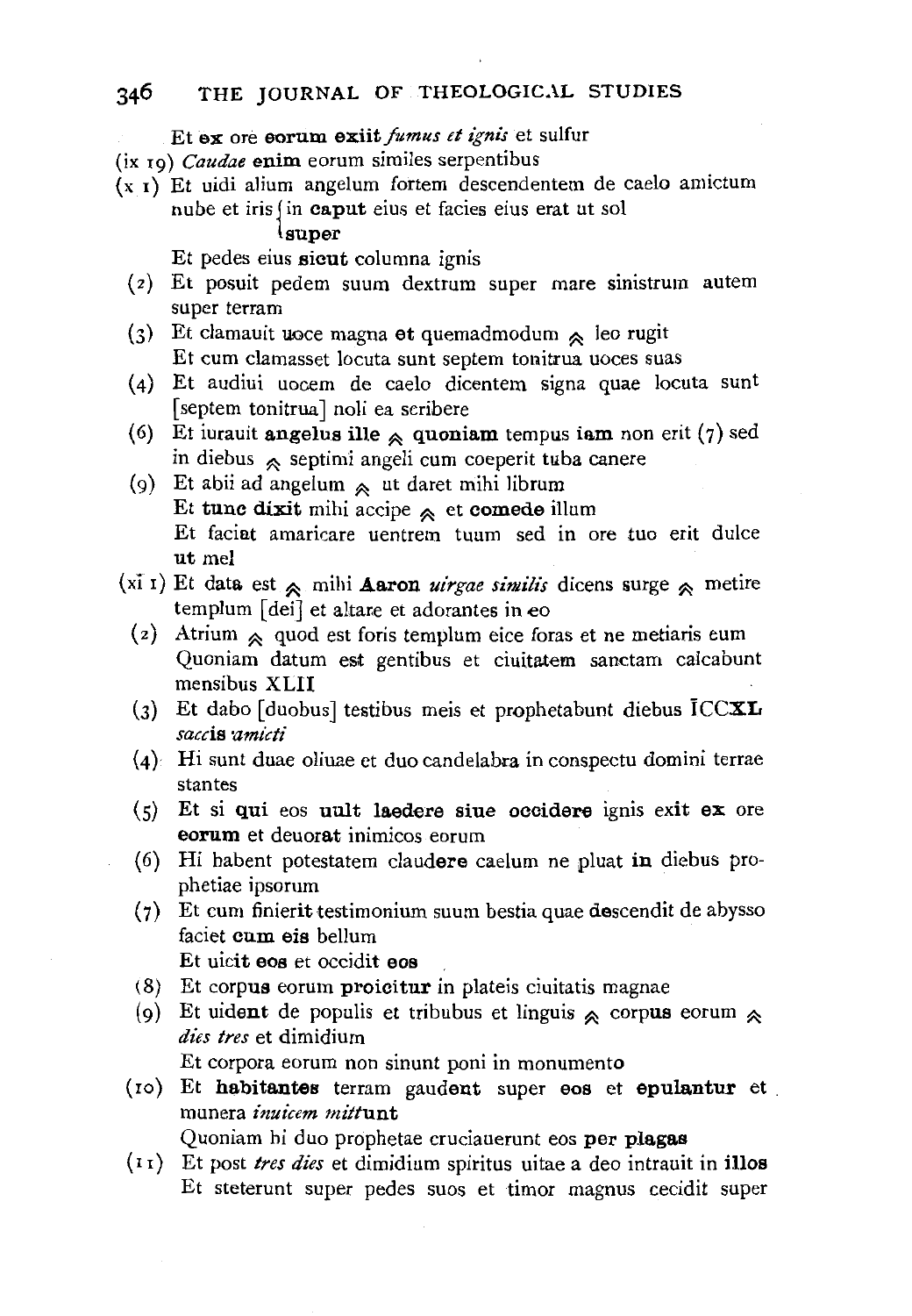- $(x_{i}^{\dagger}1)$  uidentes eos (12) et audiui *de caelo uocem magnam* dicentem  $\sim$ ascende hue et ascenderunt in caelum in nube
- $(13)$   $\&$  in illa hora factus est terrae motus grandis
- Et decima pars ciuitatis cecidit et occisa sunt in terrae motu nomina uirorum septem milia

Et ceteri timuerunt et dederunt claritatem deo  $\otimes$ 

- (19) Et apertum est templum dei in caelo Et uisa est area testamenti  $\alpha$  in templo eius Et facta sunt fulgura et tonitrua et terrae motus  $\infty$
- (xii 1) Et signum magnum uisum est in caelo mulier amicta sole et luna sub pedibus eius
	- Et in capite eius corona stellarum duodecim
	- (3) Draco magnus rufus Habens capita VII et cornua X
	- (4) Et cauda eius trahebat tertiam partem stellarum caeli et misit eas in terram

Et draco stetit ante mulierem quae erat paritura ut cum peperisset filium eius deuoraret

- (5) Et genuit mulier  $\alpha$  masculum
- (6) Et mulier fugit in heremum
- (7} Et factum est bellum in caelo Michahel et angeli eius pugnabant cum dracone Et draco pugnauit et angeli eius
- o(8) Et non ualuerunt neque locus *eorum inuentus est* amplius in caelo
- (9) Et expulsus est draco  $\alpha$  magnus anguis antiquus qui dicitur diabolus et satanas  $\alpha$  et angeli eius cum eo  $\alpha$
- (1o) Et audiui uocem magnam de caelo dicentem modo facta est salus et uirtus et regnum dei nostri  $\approx$ Quoniam exclusus est accusator fratrum nostrorum qui accusat *et reliqua*
- $(12)$  U ae tibi terra et mare Quia descendit *ad uos diabolus* habens iram magnam sciens quoniam breue tempus habet
- (I 4) Et datae sunt mulieri duae alae aquilae magnae ut uolaret in desertum  $\otimes$  locum suum ubi alitur per tempus et tempora et dimidium temporis a facie serpentis
- (I 5) Et misit serpens ex ore suo post mulierem aquam uelut flumen
- (16) Et adiuuit terra mulierem et aperuit  $\otimes$  os suum et absorbuit flumen
- $(17)$  Et iratus est draco in mulierem et abiit facere bellum cum reliquis de semine eius
- (I 8) Et stetit super harenam maris
- (xiii I) Et uidi *ascendentem bestiam de mari*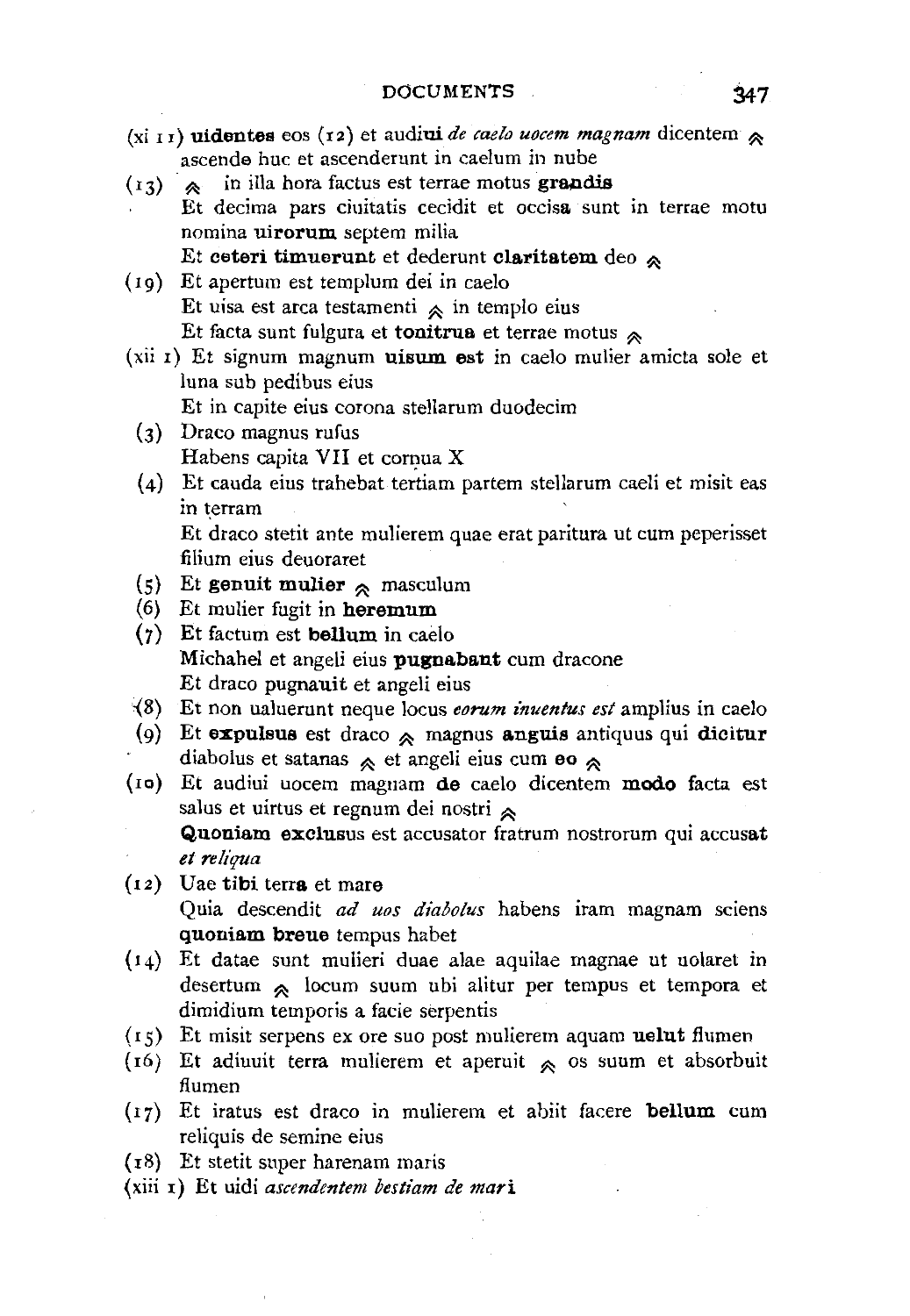- (xiii 2) Et bestiam quam uidi similis erat pardo et pedes  $\otimes$  sicut ursi et os eius sicut os leonis Et dedit ei draco uirtutem suam
	- (3) Et uidi unum  $ex$  capitibus eius quasi occisum in morte et plaga mortis eius curata est Et mirata est omnis terra secuta bestiam (4) et adorauerunt draconem quoniam dedit potestatem bestiae Et adorauerunt bestiam dicentes quis similis bestiae aut quis poterit pugnare cum ea
	- (S) Et data est ei potestas facere menses XLII
	- ( 6) Deinde aperuit os suum in blasphemiam ad deum Et in tabernaculo eius  $\alpha$  qui in caelo habitant
	- (7) Et datum est ei bellum facere  $\land$  et uincere eos Et data est ei potestas super omnem tribum  $\land$  et linguam (8) et adorabunt  $\triangle$  omnes habitantes terram Quorum non est scriptum nomen in libro uitae agni signati ab origine mundi
- (II) Et uidi aliam  $\land$  ascendentem de terra . Et habebat cornua duo similia agno Et loquebatur ut draco
- (I 2) Et facit terram et eos qui *in ea* sunt ut adorent bestiam priorem cuius curata est plaga mortis eius  $(13)$  et faciet signa magna ut  $\sim$  ignem faciat de caelo descendere
- (rs-I6} Si qui non adorauerunt bestiam nee imaginem eius neque acceperunt inscriptionem *in fronte*  $\alpha$  *aut in manu* sua
- (r6) Ut dent eis notam super *manum* eorum *dexteram* aut super. frontem eorum
- (17) Sic ergo facient ut nemo possit mercari  $\alpha$  nisi qui habuerint notam aut nomen bestiae aut numerum nominis eius (r8) hie sapientiae est qui habet intellectum computet numerum bestiae numerus enim hominis est Numerus eius est DCXC
- (xiv I) Et uidi et ecce agnus stans in monte Sion et cum eo CXLIIII milia habentia nomen eius et nomen patris eius scriptum in frontibus suis
	- (2) Et audiui uocem de caelo sicut  $\land$  aquarum multarum Et sicut  $\alpha$  tonitruum magnum et uocem quam audiui sicut citharoedorum citharizantium in citharis suis *et reliqua*
	- (4) Hi sunt qui cum mulieribus non se coinquinauerunt Hi sunt qui secuntur agnum quocumque ierit
	- (5) Et in ore ipsorum non est inuentum mendacium
	- (6) Et uidi alium  $\land$  uolantem in medio caeli Habentem euangelium aeternum ut euangelizaret habitantibus in terram  $\land$  (7) dicens  $\land$  timete dominum *et reliqua*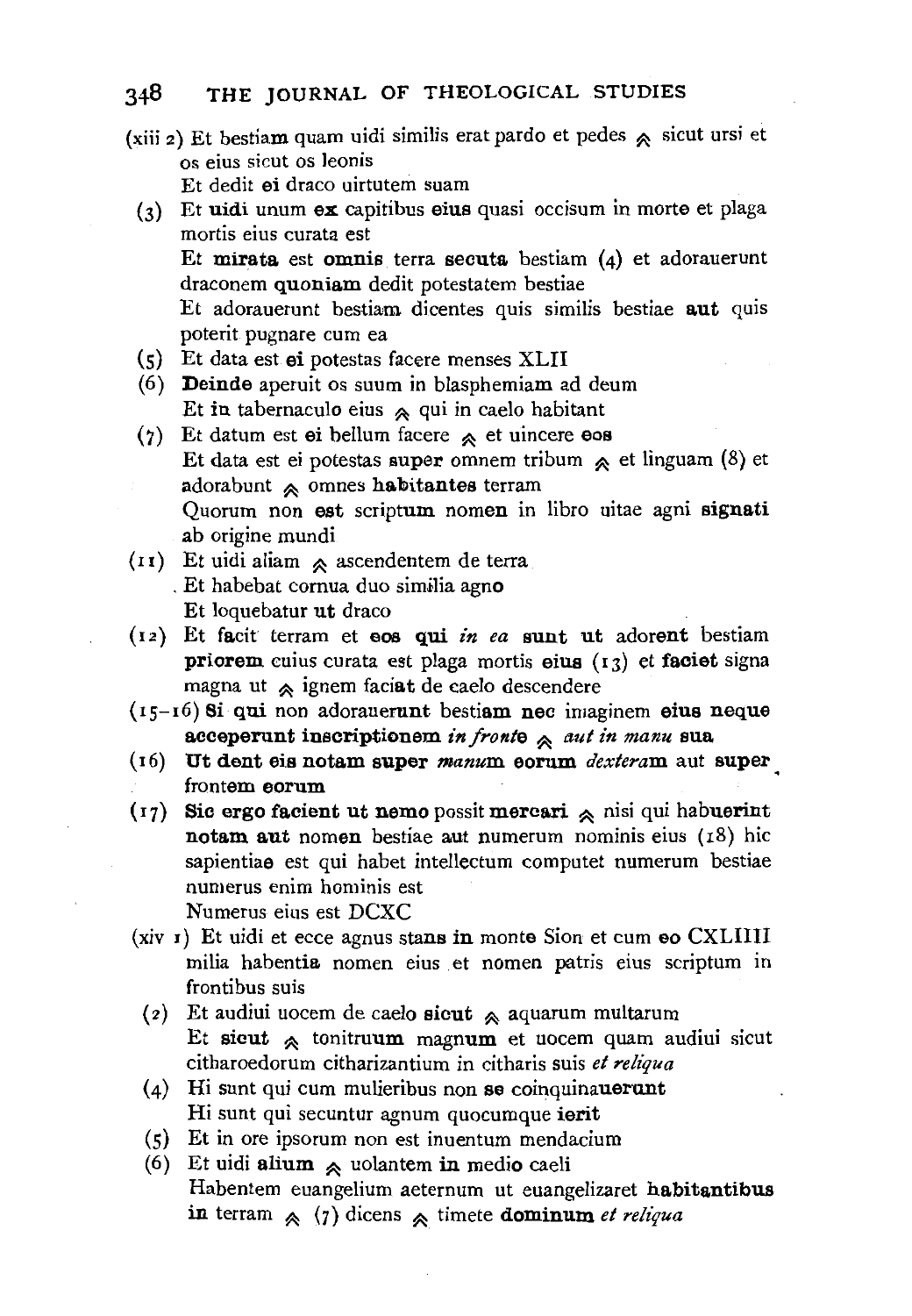(xiv 8) Et alius angelus secutus est

Dicens cecidit cecidit Babylon illa magna

Quae a uino irae fornicationis suae potauit omnes gentes

(14) Et uidi et ecce nubem albam et supersedentem  $\alpha$  filium hominis

Habens in capite suo coronam auream

Et in manu sua habens falcem acutam

- (I 5) Aruit messis terrae
- {I9) Et misit in torculari irae dei magnum
- (2o) Et calcatum est torcular extra ciuitatem Et exiit sanguis de torculari usque ad frenos equorum Per stadia mille sexcenta
- (xv I) Et uidi aliud signum in caelo magnum et mirabile angelos septem .

Habentem plagas septem nouissimas quoniam in his finita est ira dei

- (2) Et uidi sicut mare uitreum Perlucidum mixtum igni Et uictores bestiae  $\alpha$  super mare uitreum Habentes citharas dei
- $(3)$  Et cantantes canticum Moysi serui dei et canticum agni Magna et mirabilia operati sunt et reliqua
- $\cdot$ (5) Post haec uidi et ecce apertum est  $\land$  tabernaculum testimonii in caelo
- (6) Induti lino mundo et splendido et cincti super pectore suo zonas aureas
- (7) Et unum ex quattuor animalibus dedit septem angelis septem fialas aureas plenas de ira dei

(xvi 3) Secundus fudit fialam suam in mare *et reliqua* 

(8) Quartus angelus effudit fialam suam super solem  $\land$  (9) et usti homines ustione magna Et blasphemauerunt nomen dei habentis potestatem in his plagis

nee egerunt paenitentiam

(ro) Quintus angelus effudit fialam suam super sedem bestiae et factum est regnum eius tenebrosum

Comedebant linguas suas a. doloribus suis

- (u) *Etpaenitentiam non egerunt*
- (12) Et sextus angelus effudit fialam suam per flumen illum magnum Eufraten

Et siccata est *aqua* eius

Ut praeparetur uia eorum qui sunt ab ortu solis

 $(13)$  Et uidi ex ore draconis et ex ore bestiae et ex ore pseudoprophetae spiritus tres inmundos in modum ranarum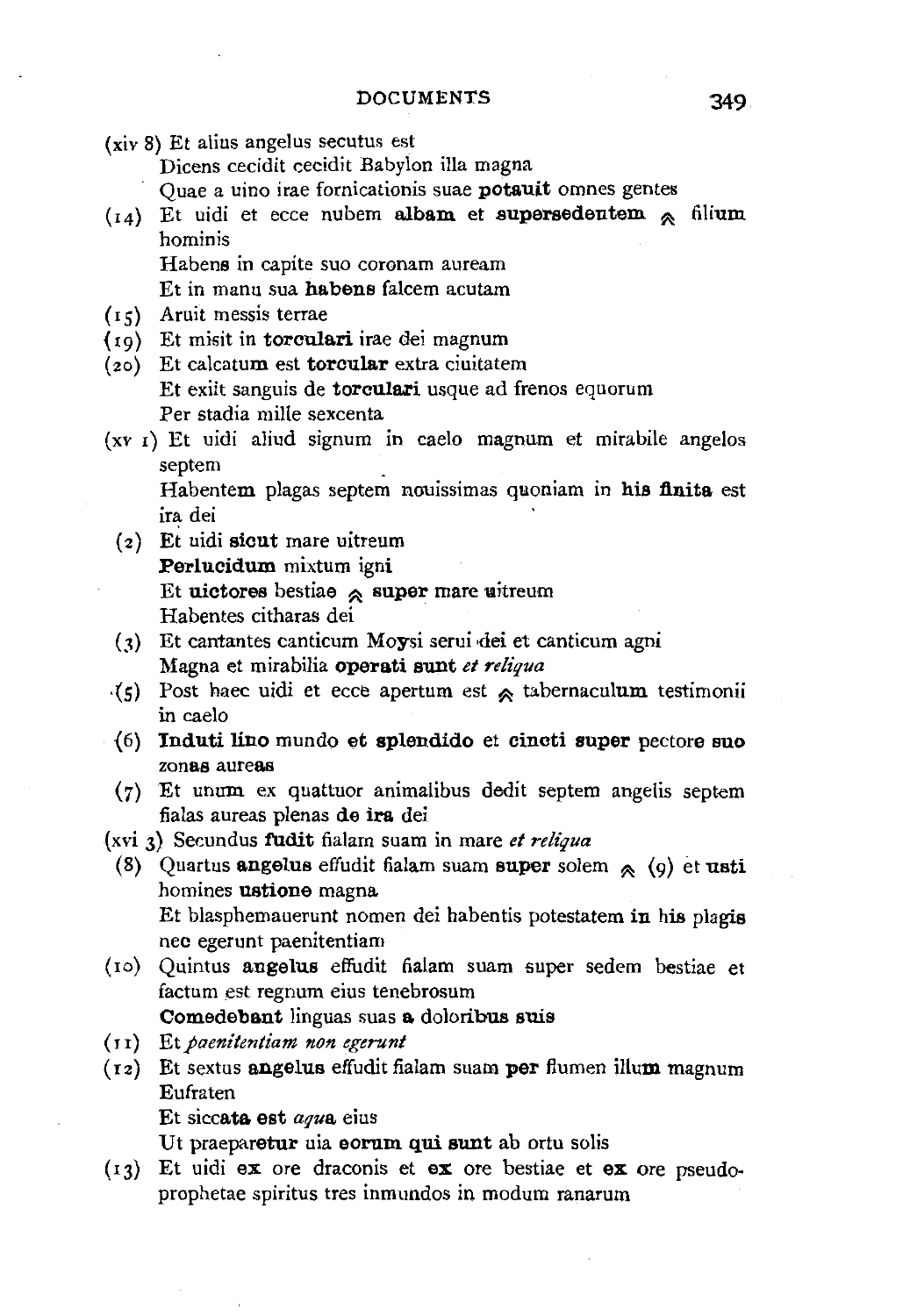(xvi 14) Sunt enim spiritus daemoniorum facientes signa Qui exeunt ad reges orbis *totius* congregare eos ad bellum  $\alpha$ diei magni domini

- $\{x6\}$  Congregauit illos in loco  $\sim$  Ermagedon
- $(18)$  Et facta sunt fulgura et  $\alpha$  tonitrua et terrae motus factus est magnus qualis non est factus ex eo quo homines facti sunt  $\otimes$ ( 19) et facta est ciuitas illa magna in tres partes • Ciuitates gentium ceciderunt et Babylon illa magna *in* mentem *uenit* deo dare ei poculum uini  $\alpha$  irae suae (20) et omnis insula fugit et montes *inuenti non sunt*
- (21) Et grande magna quasi talentum descendit super *homines de caelo*  Et blasphemauerunt homines deum ex plaga grandinis quoniam magna  $\alpha$  est plaga eius nimis
- (xvii I) Et uenit unus ex septem  $\alpha$  et dixit  $\alpha$  ueni ostendam tibi damnationem meretricis magnae  $\infty$  sedentis super aquas multas ( 2) cum qua fornicati sunt reges terrae
	- (3) Et tulit me in heremum in spiritu et uidi mulierem sedentem super bestiam coccineam Plenam nominibus blasphemiae Habentem capita septem et cornua decem
	- (4) Et mulier erat circumdata purpura et cocco et ornata auro et lapide pretioso Et habens poculum aureum in manu sua plenum abominationum et inmunditiarum fornicationis eius
	- (5) Et in fronte eius nomen scriptum mysterium Babylon magna mater fornicationum et abominationum terrae
	- (6) Et uidi mulierem ebriam  $\alpha$  sanguine sanctorum et  $\alpha$  sanguine martyrum Iesu
	- (8) Et bestia  $\otimes$  fuit et non est et futura *est ascensura* de abysso et in perditionem irae ibit
- $(1,3)$  Hi unam sententiam habent Et uirtutem et maiestatem suam diabolo dabunt
- (I4) Hi cum agno pugnant Et agnus uincet eos Quoniam dominus dominorum est et rex regum et qui cum eo  $\otimes$ uocati et electi et fideles
- (IS) Et dixit mihi angelus Aquam quam uides ubi mulier sedet populi et turbae sunt et gentes et linguae
- (16) Et decem cornua quae uidisti  $\alpha$  hi odio habent meretricem Et desertam eam *faci*unt et nudam Et carnes eius edunt
- (17) Deus enim  $\alpha$  in corda eorum  $\alpha$  facere sententiam eius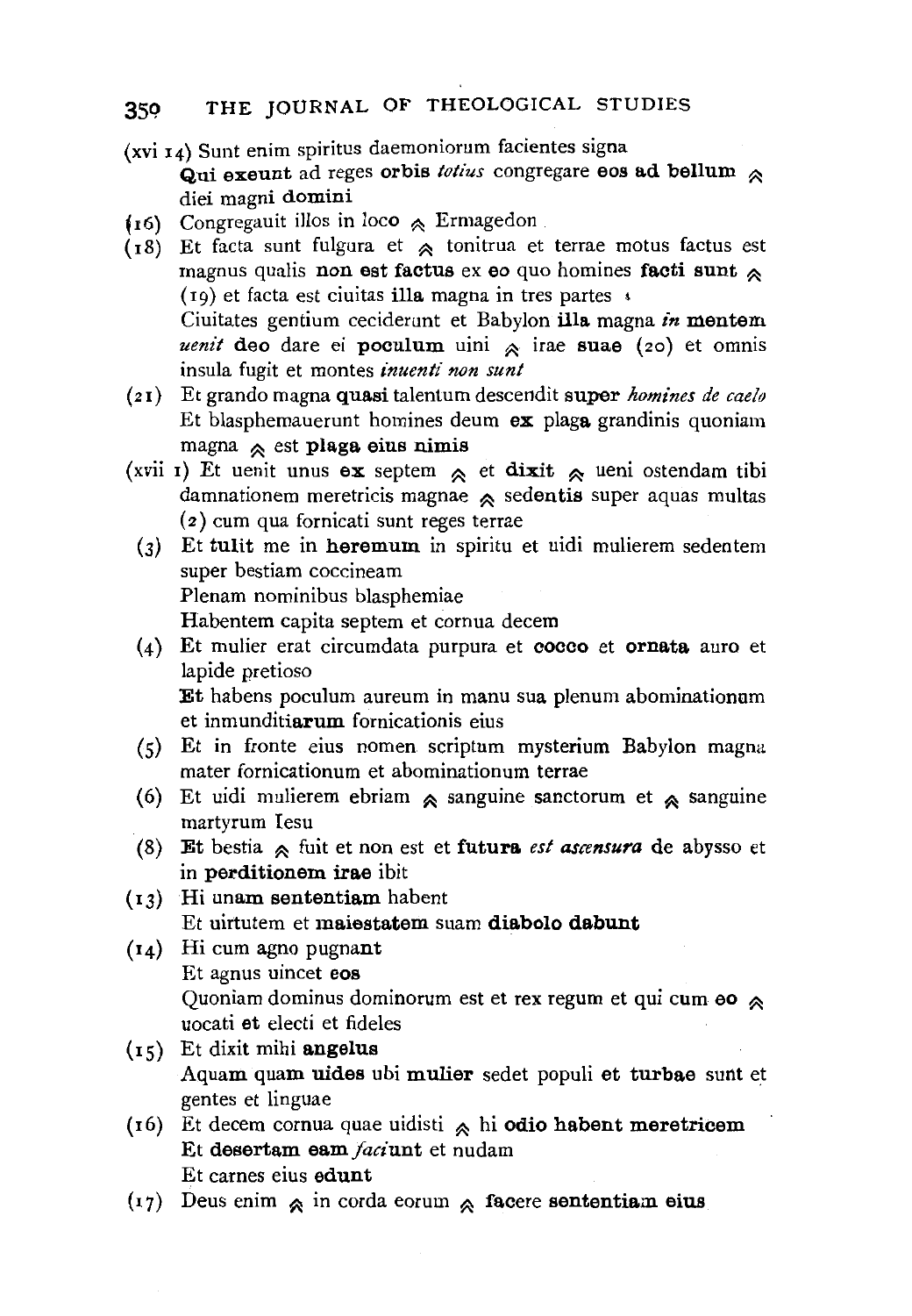- $(xvii 17)$  Et dabunt regnum suum bestiae usque dum finiantur dicta dei
- ( <sup>1</sup> 8) Mulierem quam uidisti est ciuitas magna quae habet regnum super reges terrae
- (xviii 1) Postea uidi alium angelum descendentem de caelo habentem potestatem magnam et terra inluminata est  $\alpha$  claritate eius  $(z)$  et clamauit in fortitudine dicens cecidit cecidit Babylon ilia magna et facta est habitaculum daemoniorum et custodia omnis inmunditiae et iniquitatis
	- (3) Quoniam ex uino irae fornicationis eius biberunt omnes gentes et reges terrae qui cum ea fornicati sunt Et omnes mercatores terrae ex uirtute luxuriae eius diuites facti sunt
	- (4) Et audiui aliam uocem \_de caelo dicentem exite de ea populus meus  $\alpha$  ne communicetis peccatis eius et  $\alpha$  plagis eius ne laedamini '
	- (5) Quoniam ascenderunt peccata eius usque ad caelum et recordatus est deus iniquitatis eorum (6) reddite illi sicut et ipsa reddidit et duplicate dupla secundum opera eius in quo poculo <sup>~</sup>miscuit miscite illi duplum (7) quantum *se* clarifica.uit et indeliciauit tantum date ei cruciatum et luctum populo suo Quoniam in corde suo dicit Babylonia

Sedeo regina et uidua non sum et luctum non uidebo (8) propterea in una die uenient plagae eius mors et luctus et fames et igni concremabuntur

Quoniam fortis  $\triangle$  dominus deus qui iudicabit eam (9) et flebunt et plangent se super eam reges terrae qui cum ea fornicati sunt

- (1o) A Ionge stantes propter metum poenae eius Dicentes uae uae ciuitas  $\land$  magna Babylon ciuitas  $\land$  fortis quoniam una hora uenit damnatio tua
- (13) Et equorum et redarum et **porcorum**  $\alpha$  (15) qui ditati sunt adeo longe stabant  $\alpha$  flentes et lugentes (16)  $\alpha$  dicentes uae uae ciuitas  $\sim$  magna Induta  $\land$  byssino et porpura et coccino et ornata  $\land$  auro et

lapide pretioso et margaritis

- (17) Et omnis gubernator et omnia qui manibus nauigat et nautae et quotquot mare operatur a Ionge steterunt (18) et clamauerunt uidentes fumum *eius* ignis
- (19) Uae uae ciuitas ilia magna in qua ditati sunt illi omrres qui habent naues in mari  $\otimes$  quoniam una hora deserta est (20) exsulta *caelum super eam* et sancti et apostoli et prophetae
- (21) Et tulit unus angelus  $\alpha$  lapidem ut molam magnam et misit in mare dicens sic impetu deicietur *illa Babylon magna* ciuitas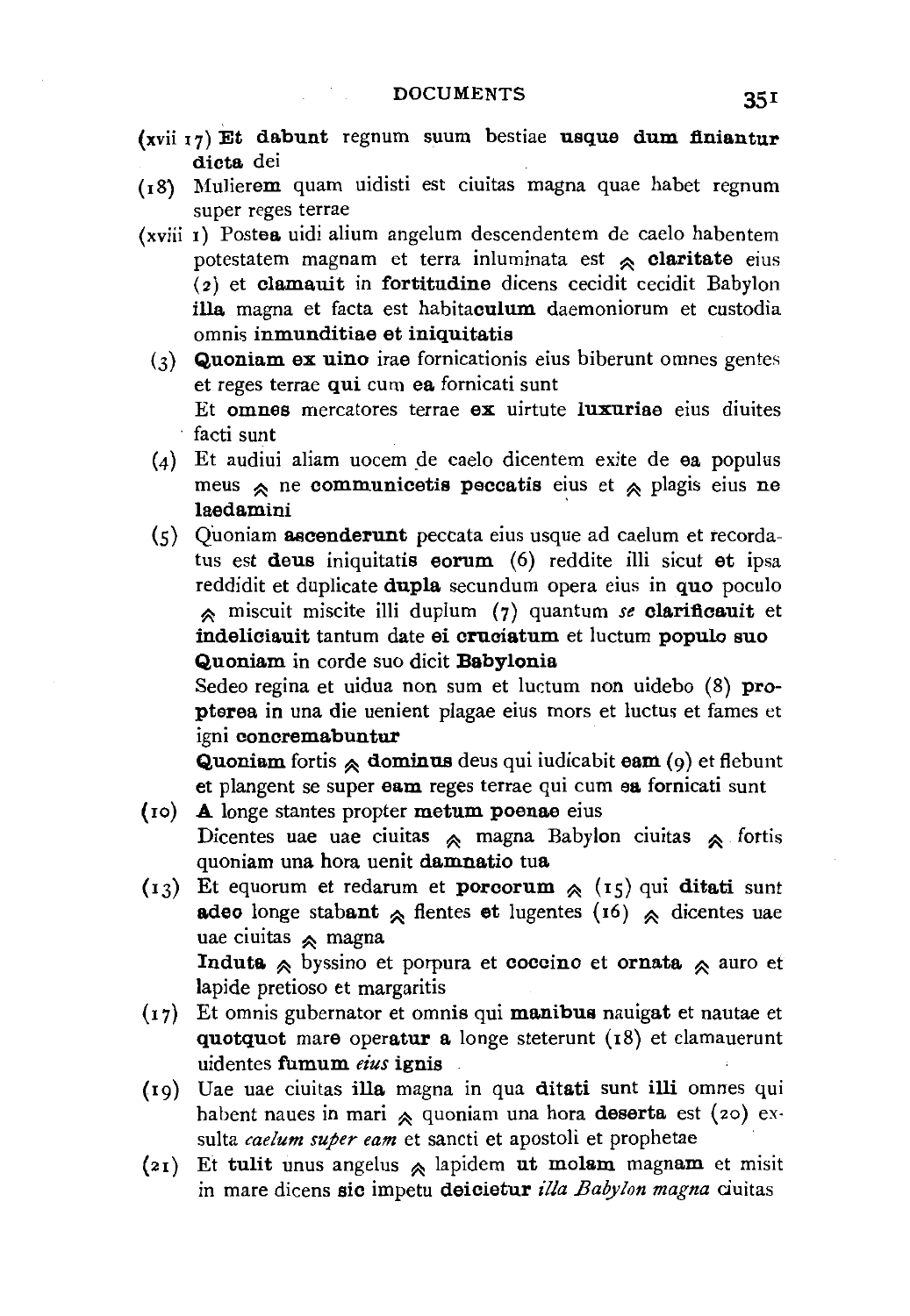- (xviii 22) Et  $\otimes$  *non inuenietur* amplius (22)  $\otimes$  uox citharoedorum et musicorum et tubicinum et fistularum non audietur in ea amplius
- (23) Quoniam mercatores tui erant maximi terrae Quoniam in ueneficiis tuis errauerunt omnes gentes (24) et  $\otimes$ sanguis prophetarum et sanctorum inuentus est  $\alpha$  omnium a te occisorum super terram
- (xix 1) Audiui  $\&$  uocem magnam populi multi in caelo dicentium alleluia salus et claritas et uirtus deo nostro  $\alpha$  (2) quoniam uera et iusta iudicia  $\alpha$  eius quoniam iudicauit  $\alpha$  meretricem illam magnam quae corrupit terram  $\alpha$  fornicatione sua et uindicauit sanguinem seruorum suorum de manu eius (3) et iterum dixerunt alleluia

Et fumus eorum ascendit in saecula saeculorum

- (6) Et audiui  $\approx$  uocem populi multi et  $\approx$  uocem aquarum multarum et ut uocem tonitruorum fortium dicentes alleluia ·quoniam regnauit dominus deus noster omnipotens (7) gaudeamus et exsultemus et glorificemus nomen eius quoniam uenerunt nuptiae agni et mulier eius parauit se
- (8) Et datum est ei ut operiatur byssino splendido mundo byssinum enim iusta facta *sanctorum sun/*
- $(1)$  Et uidi caelum apertum et ecce equus albus et sessor eius uocatur fidelis et uerus  $\alpha$  (12) et *oculi* eius ut flamma ignis et super caput eius erant diademata multa Habens nomen scriptum quod nemo scit nisi ipse
- $(13)$  Et circumdatus est ueste sparsa sanguine Et dicitur nomen eius sermo dei  $(14)$   $\land$  exercitus qui sunt in caelo sequebantur eum in equis albis Induti byssino albo mundo
- '(15) Et ex ore eius procedit gladius bis acutus Ut in eo percutiat gentes et ipse reget eos in uirga ferrea  $\otimes$  ipse calcat torcular uini indignationis irae dei omnipotentis
- ( $r6$ ) Hie habet  $\alpha$  uestimentum et super femur suum nomen scriptum rex regum et dominus dominantium
- $(17)$  Et uidi  $\otimes$  angelum stantem in sole Et clamauit in uoce magna dicens omnibus auibus quae uolant in medio caeli Uenite congregamini ad coenam magnam dei (18) ut manducetis carnes regum et carnes tribunorum et  $\otimes$  fortium et carnes equorum et sedentium super eos et carnes omnium liberorum et seruorum et pusillorum et magnorum
- (I9) Et uidi bestiam et reges terrae et exercitus eorum Congregatum  $\alpha$  facere bellum cum  $\alpha$  sedente super equum et cum exercitu eius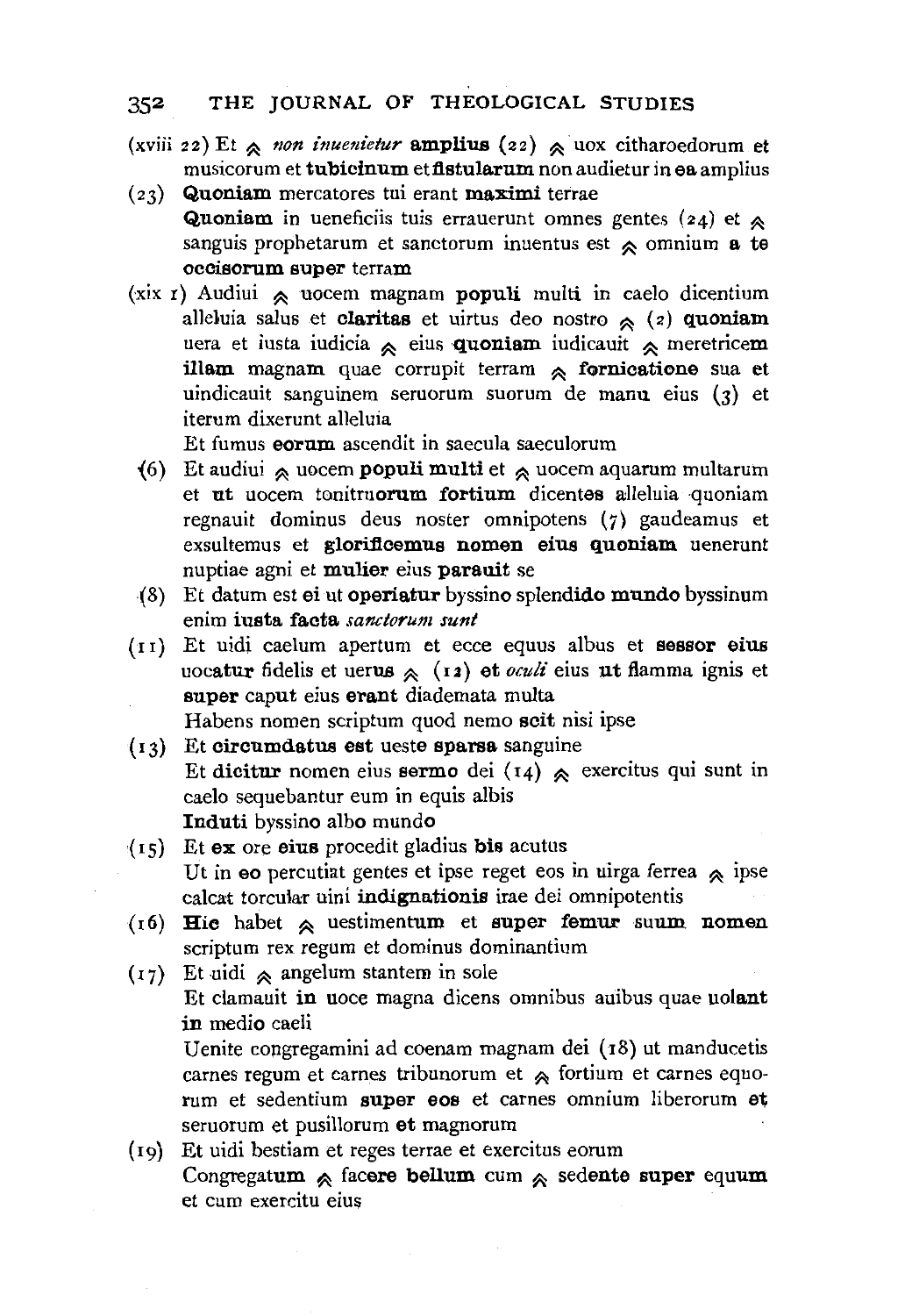- ( <sup>2</sup> ) Et tenuit draconem anguem antiquum qui est diabolus et satanas et ligauit eum  $\land$  annos mille
- (3) Et clusit et signauit super eum ne seducat  $\alpha$  nationes usque dum finiantur mille anni Post haec oportet eum soluere modico tempore
- (4) Hi omnes uixerunt et regnauerunt cum Christo mille annos
- (5) Haec est itaque *prima resurrectio*
- ( 6) Beatus et sanctus qui habet partem in resurrectione prima In hoc secunda mors non habet potestatem Sed erunt sacerdotes dei et Christi et regnabunt cum eo mille an nos
- $(7)$  Et cum finiti fuerint mille anni soluetur satanas de custodia sua
- (8) Exiet  $\triangle$  seducere nationes quae sunt in quattuor angulis terrae
- (9) Et ascenderunt diabolus et populus eius in altitudinem terrae

Et circumdederunt castra sanctorum et dilectorum *ciuitatem*  Et descendit ignis *de caelo a deo* 

Et comedit eos

(10) Et diabolus  $\alpha$  seducens ipsos missus est in stagnum ignis et sulphuris ubi et bestia et pseudoprophetae Et punientur die ac nocte in saecula saeculorum  $\approx$  (12) et uidi mortuos magnos et pusillos stantes in conspectu throni et libri aperti sunt et alius liber apertus est qui est uitae unius cui usque

Et iudicati sunt mortui ex his quae scripta sunt in libris secundum opera sua

(13) Et dedit mare mortuos suos

Mors et infernus dederunt mortuos suos

- $(14)$  *Mors et* infernus missi sunt in stagnum  $\infty$
- (15) Et si qui non est inuentus *scriptus in libro uitae* 
	- Missus  $\alpha$  in stagnum ignis (xxi 1) et uidi caelum nouum et terram nouam primum enim caelum et prima terra abierunt et mare iam non est (2) et ciuitatem sanctam Hierusalem nouam uidi descendentem de caelo a deo compositam sicut sponsam et ornata uiro suo  $(3)$  et audiui uocem magnam de caelo dicentem ecce tabernaculum dei cum hominibus et habitauit cum ipsis et ipsi *erunt populus eius* et ipse deus cum eis erit eorum deus (4) et absterget ~ omnem lacrimam ab oculis eorum et mors *non erit*  amplius et luctus non erit
	- (5) Et dixit scribe quoniam sermones isti fl.deles *et ueri sunt*  VOL. XIV. A a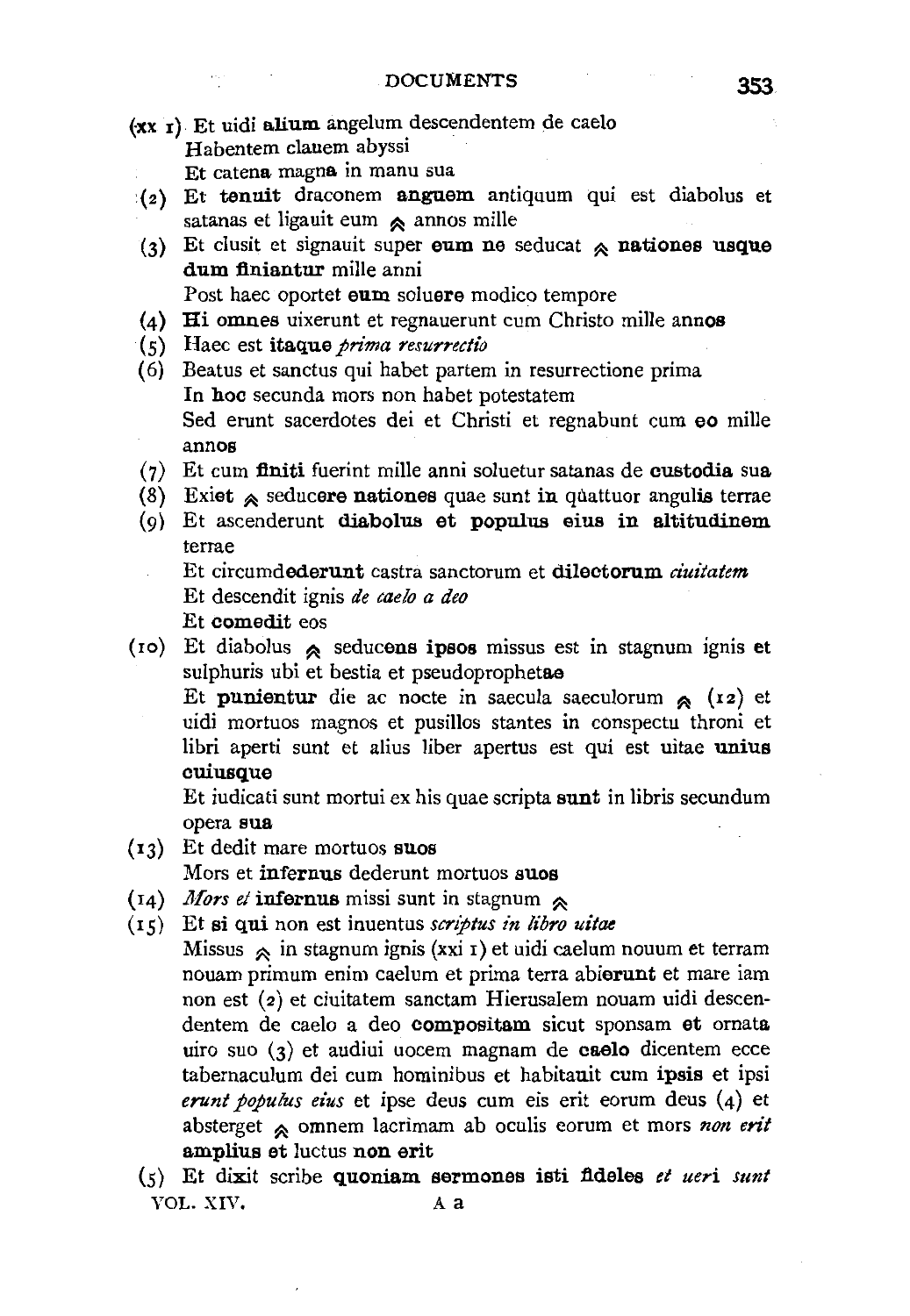- (xxi 6) (6) et dixit mihi  $\otimes$  ego sum alfa et  $\Omega$  initium et finis ego sitientibus dabo ex fonte aquae uiuae gratis
- (7) Qui uincit possidebit haec et ero eius deus et  $\alpha$  erit meus filius (8) timidis autem et incredulis et exsecrabilibus et homicidis <sup>~</sup>et ueneficis et idolorum cultoribus et omnibus mendacibus pars  $\alpha$  erit in stagno ardente ignis et sulphuris quod est mors secunda
- (9) Ueni ostendam tibi sponsam uxorem agni (10) et abstulit me in spiritu supra montem magnum et altum Et ostendit mihi ciuitatem sanctam Hierusalem descendentem de caelo a deo
- (I I) Habentem claritatem dei liminare eius simile lapide pretiosis· simo
- ( 12) Habentem murum magnum et altum habentem portas XII et super portas angelos XII
- (13) Ab oriente portae tres  $\alpha$  ab aquilone portae tres  $\alpha$  ab austro portae tres  $\land$  ab occidente portae tres
- (14) Et super ea duodecim nomina  $\alpha$  apostolorum et agni
- $(15)$  Et qui loquebatur mecum habebat mensuram arundinem auream
- (18) Et  $\alpha$  supellex muri  $\alpha$  et ciuitas aurum mundum simile uitro mundo
- (19) Fundamenta muri ciuitatis omnia  $ex$  lapide pretioso  $\otimes$  fundamentum primum iaspis et secundum saffyrus tertium sardonius quartum smaracdinum (20) quintum sardonix sextum sardonium septimum crysolitum octauum berillum nonum topazius decimum crisoprasinus undecimum iacentinum duodecimum ametistus
- (21) Et ideo duodecim margaritae  $\alpha$  singillatim et una quaeque porta erat ex una margarita Et platea ciuitatis aurum mundum et uitrum perspicuum (22) et templum non uidi in ea dominus enim deus omnipotens templum eius est et agnus
- (23) Ciuitas non indiget sole neque luna et luceant Claritas enim dei inluminabit eam et lucerna eius est agnus
- (24) Ambulabunt gentes in lumine eius Et reges terrae afferunt gloriam
- (25) Et portae eius non cludentur die nox enim ibi *non* est
- (26) Et inferent gloriam et honorem gentium
- (27) Et non introibit  $\alpha$  omne inmundum et faciens abominationem et mendacium nisi  $\alpha$  scripti  $\alpha$  in libro uitae agni (xxii 1) et ostendit mihi flumen aquae  $\alpha$  sicut crystallum exiens a. throno dei et agni (2) in medio plateae eius

Et ex utraque parte fluminis lignum uitae faciens fructus duodecim per *singulos menses* et reddens fructum suum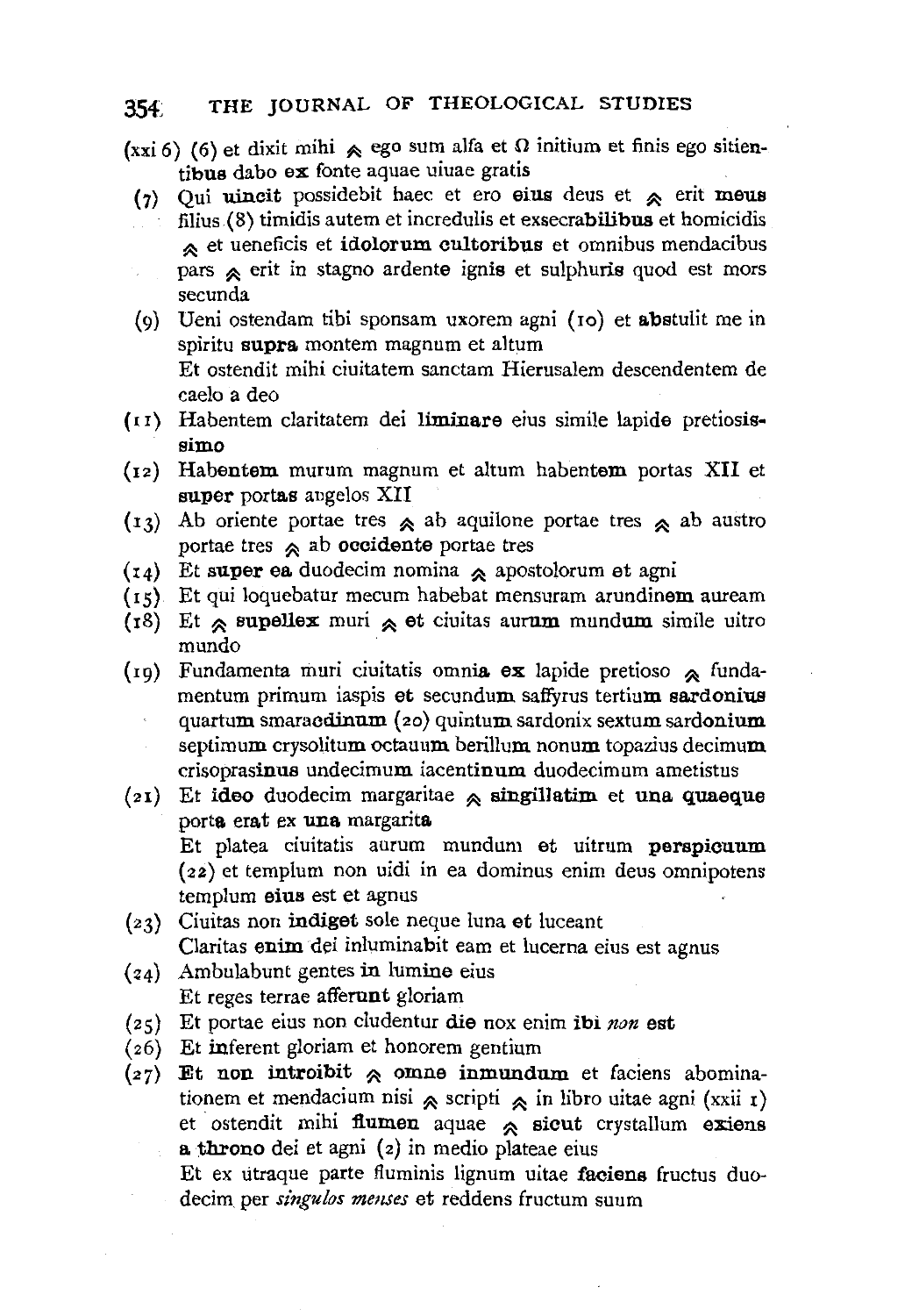- $(xxi)$  Et thronus dei et agni in ea erit
	- Et serui eius seruient ei  $(4)$  et uidebunt faciem eius Et nomen eius in frontibus eorum  $\binom{1}{5}$  et nox *non erit* amplius et non indigebunt lumine lucernae et lumine solis quoniam quidem dominus deus inluminabit super eos et regnabit super eos in saecula saeculorum
- (ro) Et dixit mihi angelus ne signaueris uerba prophetiae  $\sim$  eius tempus enim **proximum** est [See the notes for verse 11.]
- ( $r$ 2) Et ecce uenio cito et merces mea mecum  $\alpha$  reddere uni cuique secundum opera eius (13) ego A et  $\Omega$  primus et nouissimus initium et finis  $(14)$  beati qui seruant mandata haec ut sit potestas eorum super lignum uitae et per portas intrent  $\otimes$ ciuitatem
- (15) Foris canes et uenefici  $\alpha$  fornicarii et homicidae et idolorum cultores et omnis  $\alpha$  amans et faciens mendacium (16) ego Iesus misi angelum meum testificari uobis haec in ecclesia ego sum radix et gens Dauid stella splendida  $\land$  matutina (17)  $\land$  spiritus et sponsa dicunt ueni

Qui sitit ueniat qui uult accipere aquam uitae gratis

(r8) Testor ergo omnem audientem sermonem prophetiae libri huius si quis adposuerit ad eam adponat *super* eum *deus* plagas scriptas in libro hoc  $(19)$  et si quis contempserit de sermonibus  $\alpha$  prophetiae huius eius demet deus partem eius a ligno uitae et ex ciuitate sancta  $\alpha$  scriptam  $\alpha$  in libro (20) hoc dicit qui testificatur

Etiam uenio cito  $\infty$ 

#### NOTES.

Some of the quotations in chapter i are probably paraphrastic, e. g. verses I, 4, 13.

- i 13 *Habentem zonam auream super ubera* (p. 2438).
	- 15 In another place without *Libani,* and with *tam quam in fornace conjlati. uocem] uox est* the StJohn's MS.
- ii 5 In another place *tuum* is added after *candelabrum,* 
	- 13 thronus] sedes St John's MS; here as sometimes elsewhere this MS gives the Vulgate reading.
- iii 18 I give the doublets in the text here.
- iv 2 An allusion elsewhere has *solium positum est.* 
	- 6 An alternative *ante thronum* occurs in an allusion,
- <sup>v</sup>II The Canterbury and St John's MSS have *multorum angelorum,* which, as the non-Vulgate order, is more likely to be right in Tyconius.
	- <sup>I</sup>3 Another passage has *gloria et imperium in saecula saeculorum.*
- vi *4 ei gladius est* in another passage.
	- 5 *stateram* in another place.
	- 8 *sequitur* in another citation.
	- 15 *abscondent* is only an allusion.

Aa2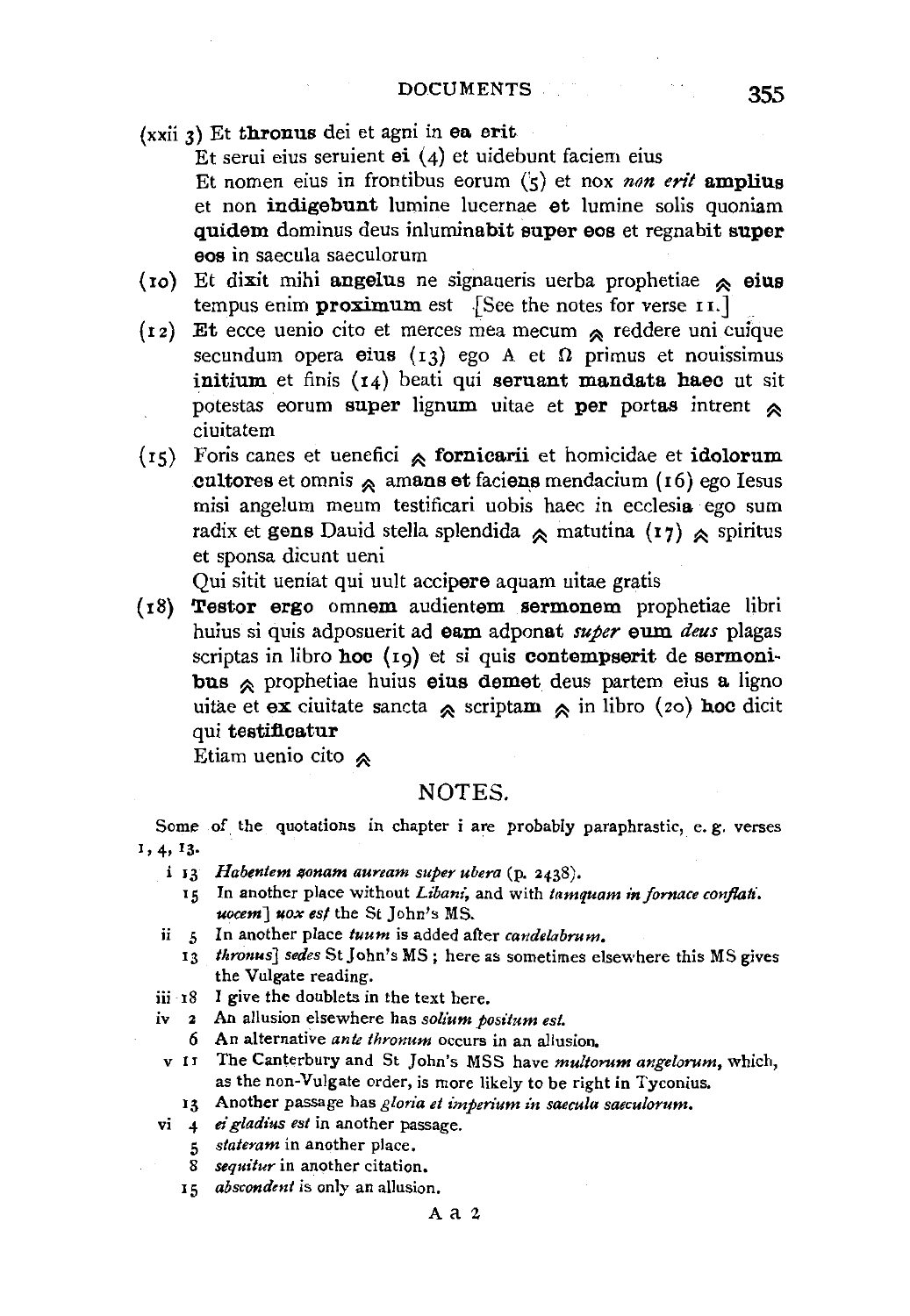- vii 3 In another place *laeseris.* 
	- 9 In another place *dinumerare.*
	- 11 In another place *circa thronum,* an allusion.
	- 15 In another place, allusively, *super thronos,* simply.
	- <sup>I</sup>6 In another place *cadet,* and, as an alternative to the whole clause, *Et non cadat.*
	- <sup>I</sup>7 In one place *eos* omitted.
- viii 5 In another place the order *fulgura et tonitrua.* 
	- <sup>I</sup>3 In an allusion *clamantem,* instead of *dicentem.*
- ix I *ei* is omitted in one case, and *putei* in two out of three citations.
	- 5 *Est* is sometimes omitted, and so is *eis, eorum] earum* in second citation.
	- 7 *et* is omitted on the first occasion.
	- 8 *sicut capillos* is omitted on one occasion, probably from homoeoteleuton.
	- I I *angelum* is omitted in the second citation.
	- I4 On the second and third occasions *ligatos* for *qui alligati sunt: magno* is omitted the second and third times.
	- <sup>I</sup>7 *eos* : in alternative passage *ipsos.* The *et* before *ignis* is added the second time.
- x 1 *in] super* in second passage.
	- *erat ut] sicut* second and third times.
	- 4 *septem tonitrua* omitted once out of four times only.
	- 9 *faciat]faciet* StJohn's MS, perhaps rightly.
- xi *dei* omitted second time.
	- 3 *duobus* omitted the second time in the Canterbury and Glastonbury MSS, perhaps by a sort of homoeoteleuton. *XL* no doubt an error for *LX.* 
		-
	- 7 *uincit* on second occasion.
	- 10 All my MSS have *inmittunt* for *inuicem mittunt* in the first instance.
	- 12 *caelo in nubem* Canterbury and StJohn's MSS.
	- 19 The erroneous orthography *fulgora* is given by the older MSS: the *-a*forms belong only to the masc. *nounfulgor,* spite of MSS.
- xii 6 *heremo* Canterbury and StJohn's MSS.
	- IO *domini* in second quotation. Canterbury and St John's MSS are without *qui accusal* and have *et reliqua* immediately after *nostrorum.*
- xiii 1£-16 There is some confusion he1e, or else Tyconius's text differed greatly from the Greek.

*adorauerint* Canterbury and the second hand of the StJohn's MS. *acceperint* Canterbury and StJohn's MSS.

- 17 *sapientia* rightly Canterbury (second hand) and St John's MSS.
- I8 MSS DCXC, but the comment shews that Tyconius read DCXVI. The corruption is no doubt due to a misunderstanding of the symbol C with a tail, which means VI. The symbol occurs for example in Paris MS 1853 (saec viii ex) fol. 238 v. etc., and also in Lorsch and Murbach MSS of the same date signalized by Von Dobschutz *Das Decretum Gelasianum*  (Leipzig I912) p. I4I.
- xv 3 *operati,* a curious error for *opera tua.*
- xvi 9 *ust1]* add. *sunt* the second hand of Canterbury.
	- IO *sedem]* the comment suggests *thronum* as the reading.
		- 12 *per] super* is read by Canterbury (second hand) and by the St John's MS (compare the comment).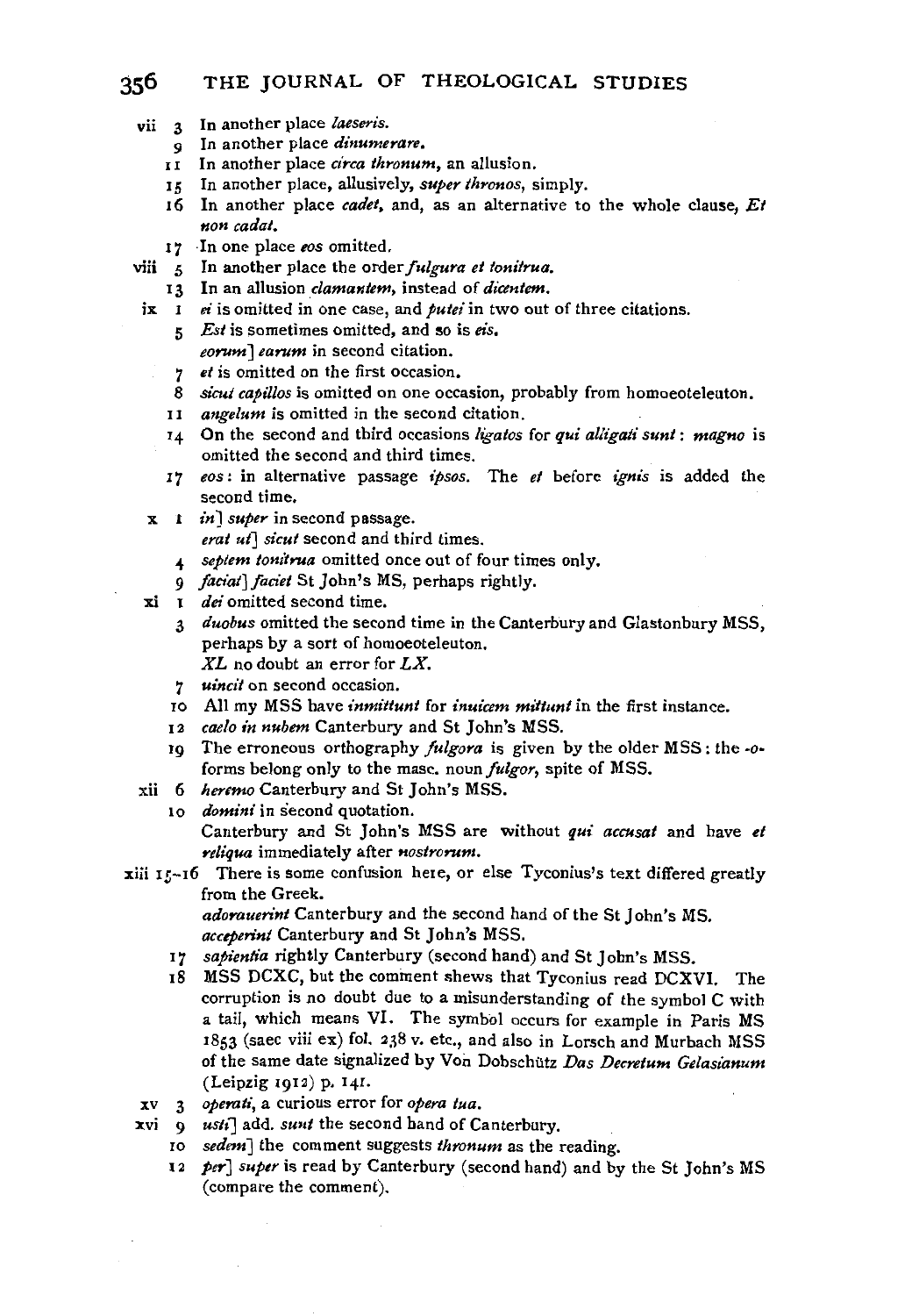DOCUMENTS **357** 

- **xvi**  12 *ilium] illud* is read by Canterbury (second hand) and by the StJohn's MS. 19 *illa ciuitas* St John's MS.
- $xvii$   $3$  *heremo* Canterbury and St John's MSS.
	- *coccineam* is omitted the first time by Canterbury and StJohn's MSS.
	- **4**  *et* before *ornata* omitted in comm. *abominatione* (comm.)
	- 5 *magna* om. comm.
	- 6 Second *sanguine* om. comm.
	- 8 First *et* om. second time. Canterbury anu St John's MSS add *est* after *ascensura.*
	- 15 *A quam quam* omitted on second occasion. *populi] haec et populus* on second occasion. *gentes* J *tribus* on second occasion.
	- 17 *Deus enim* merely, Canterbury and Glastonbury MSS: *deus enim dedit*  Canterbury (second hand) : *dedit deus enim* (without in) St John's MS.
- xviii Compare the comment here.
	- 4 *ne* (first)] In second case MSS have *nee.*
	- 6 *illt] ei* a!. Joe.
	- 15 *adeo* or *a deo* is the reading of the MSS, but the comment has *ab ea.*
	- 17 *manibus] nauibus* Canterbury (second liand) and StJohn's MSS. *operatur] operantur* Canterbury (second hand) and StJohn's MSS, and the comment.
	- 19 *illa* omitted in the second place.
	- *n ut] uelut* in second case. *magnam et* om. a!. Joe. *impetu(m) deicietur] mergefur* in second case. *ilia* and *magna* omitted in second citation, and *Babylonia* read.
	- 24 *et sanctorum* omitted in second case by the older MSS.
	- xix 2 *de mauu eius* om. a!. Joe.
		- 6 *tonitruum* Canterbury and StJohn's MSS.
		- 8 *bysso* in a later allusion.
		- 12 *scit] nouit* a!. Joe.
		- 14 *sunt] est* a!. Joe.
			- *sequebantur] sequebatur* a!. Joe.
		- 15 *indignationis* om. a!. Joe.
		- 17 The second *in* is omitted by Canterbury and St John's MSS : *dei* is omitted in the second citation.
	- XX 4 ? Omnes gentes et superstites et animae sanctorum. Does this belong here?
		- 6 *sederunt] sedebunt,* an interesting corruption in St John's MS.
		- 8 angulis] angulos Canterbury and St John's MSS twice.
		- 9 *populus] angeli* in second citation.
		- *dilectorum ciuitatem]* In other citations we have the readings *ciuitatem dileciorum,* and *ciuitatem sanctam dilectam* (col. 2441), respectively. *a deo* omitted in another place.
		- 13 *mare dedit* in another citation.
		- 14 In another citation the sentence commences with *Et.*
		- 15 The StJohn's MS adds *est* after *Missus.*
- xxi 2 *et ornata]* The *et* is erased in Canterbury MS and is absent altogether from the StJohn's MS, which reads *ornatam.* 
	- dixit] dicit Canterbury and St John's MSS.
	- 6 *sitienti* in another passage.

St John's MS reads *uitae* for *uiuae.* In a second passage *uitae aquae*  occurs instead of *aquae uiuae.*